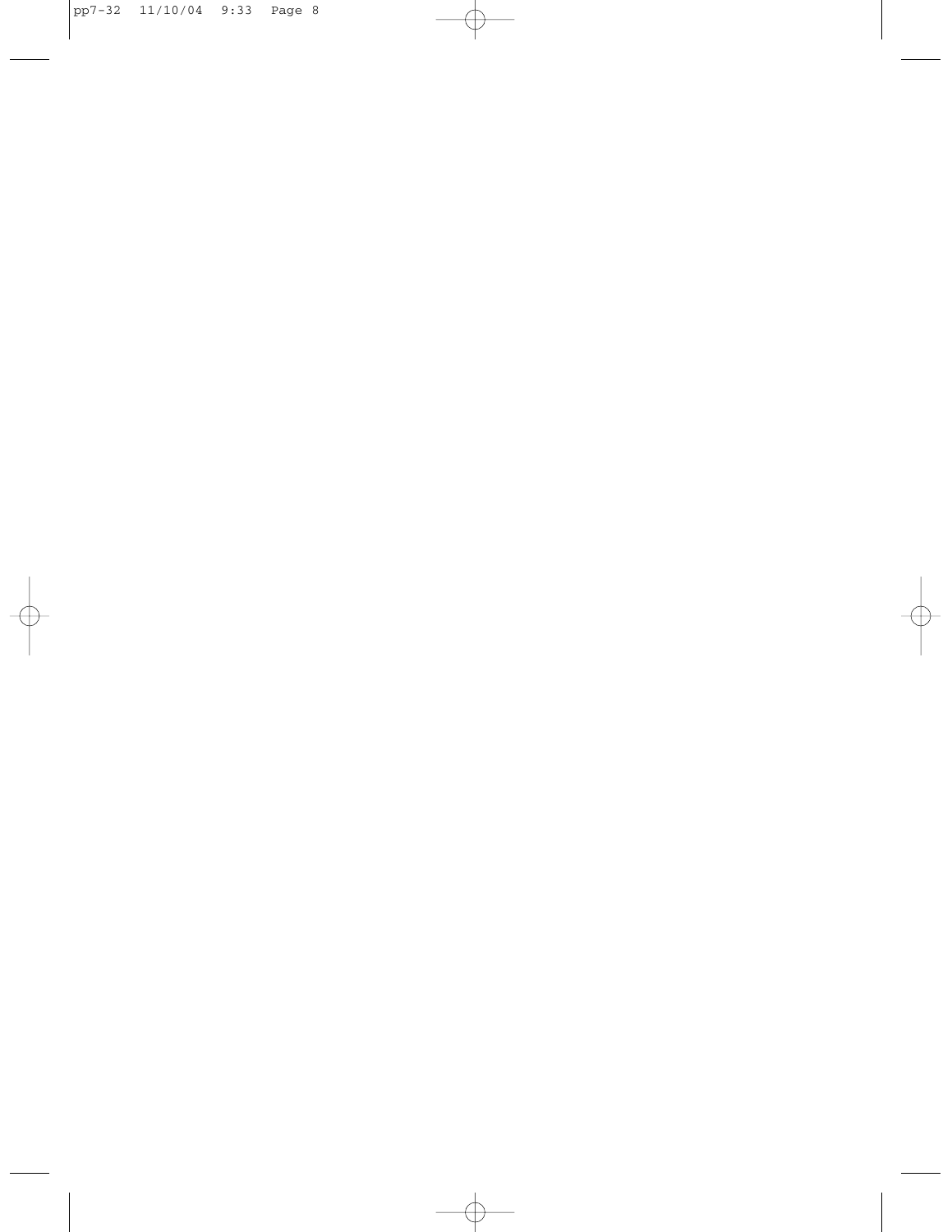# **IARC MONOGRAPHS PROGRAMME ON THE EVALUATION OF CARCINOGENIC RISKS TO HUMANS**

# **PREAMBLE**

# **1. BACKGROUND**

In 1969, the International Agency for Research on Cancer (IARC) initiated a programme to evaluate the carcinogenic risk of chemicals to humans and to produce monographs on individual chemicals. The *Monographs* programme has since been expanded to include consideration of exposures to complex mixtures of chemicals (which occur, for example, in some occupations and as a result of human habits) and of exposures to other agents, such as radiation and viruses. With Supplement 6 (IARC, 1987a), the title of the series was modified from *IARC Monographs on the Evaluation of the Carcinogenic Risk of Chemicals to Humans* to *IARC Monographs on the Evaluation of Carcinogenic Risks to Humans*, in order to reflect the widened scope of the programme.

The criteria established in 1971 to evaluate carcinogenic risk to humans were adopted by the working groups whose deliberations resulted in the first 16 volumes of the *IARC Monographs series*. Those criteria were subsequently updated by further adhoc working groups (IARC, 1977, 1978, 1979, 1982, 1983, 1987b, 1988, 1991a; Vainio *et al.*, 1992).

# **2. OBJECTIVE AND SCOPE**

The objective of the programme is to prepare, with the help of international working groups of experts, and to publish in the form of monographs, critical reviews and evaluations of evidence on the carcinogenicity of a wide range of human exposures. The *Monographs* may also indicate where additional research efforts are needed.

The *Monographs* represent the first step in carcinogenic risk assessment, which involves examination of all relevant information in order to assess the strength of the available evidence that certain exposures could alter the incidence of cancer in humans. The second step is quantitative risk estimation. Detailed, quantitative evaluations of epidemiological data may be made in the *Monographs*, but without extrapolation beyond the range of the data available. Quantitative extrapolation from experimental data to the human situation is not undertaken.

The term 'carcinogen' is used in these monographs to denote an exposure that is capable of increasing the incidence of malignant neoplasms; the induction of benign neo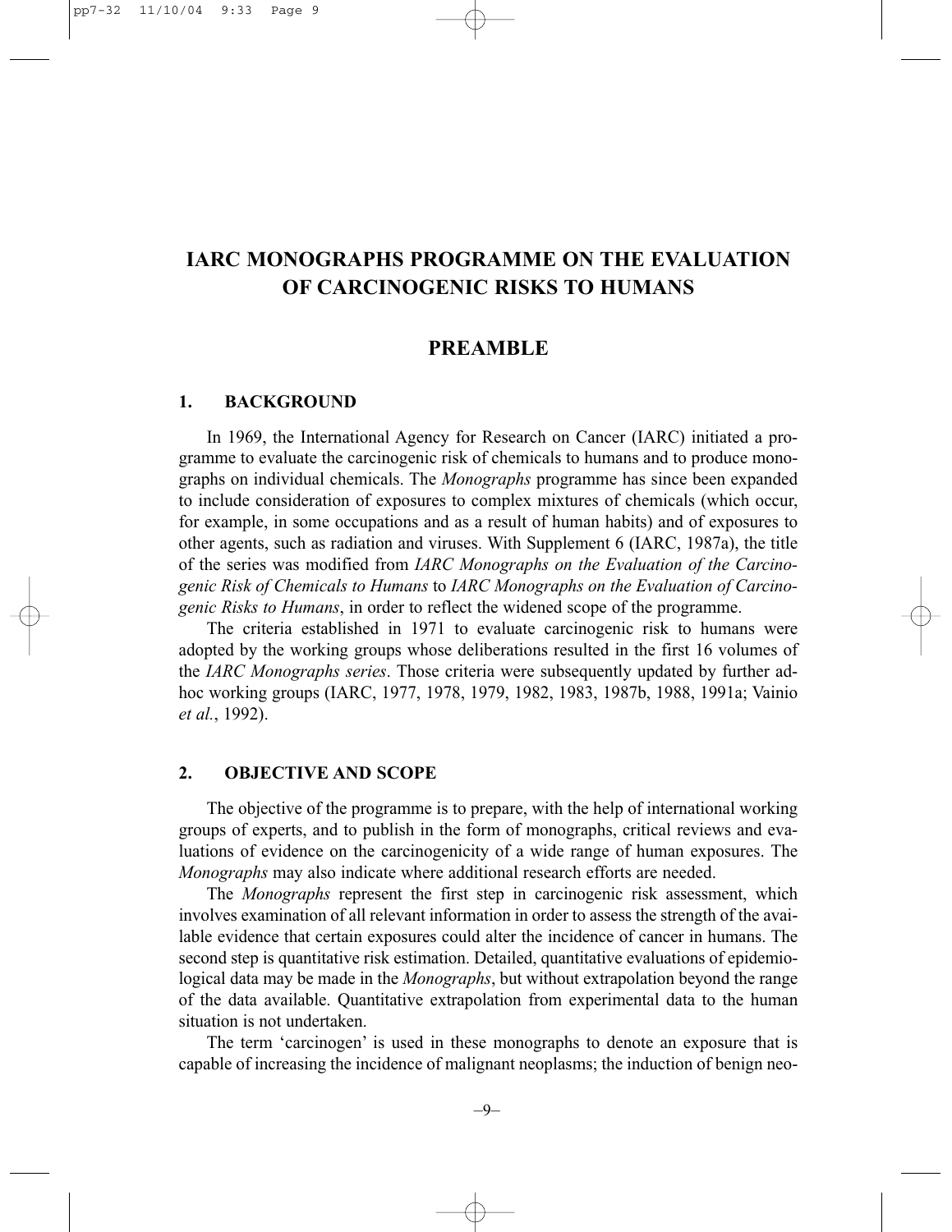plasms may in some circumstances (see p. 19) contribute to the judgement that the exposure is carcinogenic. The terms 'neoplasm' and 'tumour' are used interchangeably.

Some epidemiological and experimental studies indicate that different agents may act at different stages in the carcinogenic process, and several mechanisms may be involved. The aim of the *Monographs* has been, from their inception, to evaluate evidence of carcinogenicity at any stage in the carcinogenesis process, independently of the underlying mechanisms. Information on mechanisms may, however, be used in making the overall evaluation (IARC, 1991a; Vainio *et al.*, 1992; see also pp. 25–27).

The *Monographs* may assist national and international authorities in making risk assessments and in formulating decisions concerning any necessary preventive measures. The evaluations of IARC working groups are scientific, qualitative judgements about the evidence for or against carcinogenicity provided by the available data. These evaluations represent only one part of the body of information on which regulatory measures may be based. Other components of regulatory decisions vary from one situation to another and from country to country, responding to different socioeconomic and national priorities. **Therefore, no recommendation is given with regard to regulation or legislation, which are the responsibility of individual governments and/or other international organizations.**

The *IARC Monographs* are recognized as an authoritative source of information on the carcinogenicity of a wide range of human exposures. A survey of users in 1988 indicated that the *Monographs* are consulted by various agencies in 57 countries. About 2500 copies of each volume are printed, for distribution to governments, regulatory bodies and interested scientists. The Monographs are also available from IARC*Press* in Lyon and via the Marketing and Dissemination (MDI) of the World Health Organization in Geneva.

### **3. SELECTION OF TOPICS FOR MONOGRAPHS**

Topics are selected on the basis of two main criteria: (a) there is evidence of human exposure, and (b) there is some evidence or suspicion of carcinogenicity. The term 'agent' is used to include individual chemical compounds, groups of related chemical compounds, physical agents (such as radiation) and biological factors (such as viruses). Exposures to mixtures of agents may occur in occupational exposures and as a result of personal and cultural habits (such as smoking and dietary practices). Chemical analogues and compounds with biological or physical characteristics similar to those of suspected carcinogens may also be considered, even in the absence of data on a possible carcinogenic effect in humans or experimental animals.

The scientific literature is surveyed for published data relevant to an assessment of carcinogenicity. The IARC information bulletins on agents being tested for carcinogenicity (IARC, 1973–1996) and directories of on-going research in cancer epidemiology (IARC, 1976–1996) often indicate exposures that may be scheduled for future meetings. Ad-hoc working groups convened by IARC in 1984, 1989, 1991, 1993 and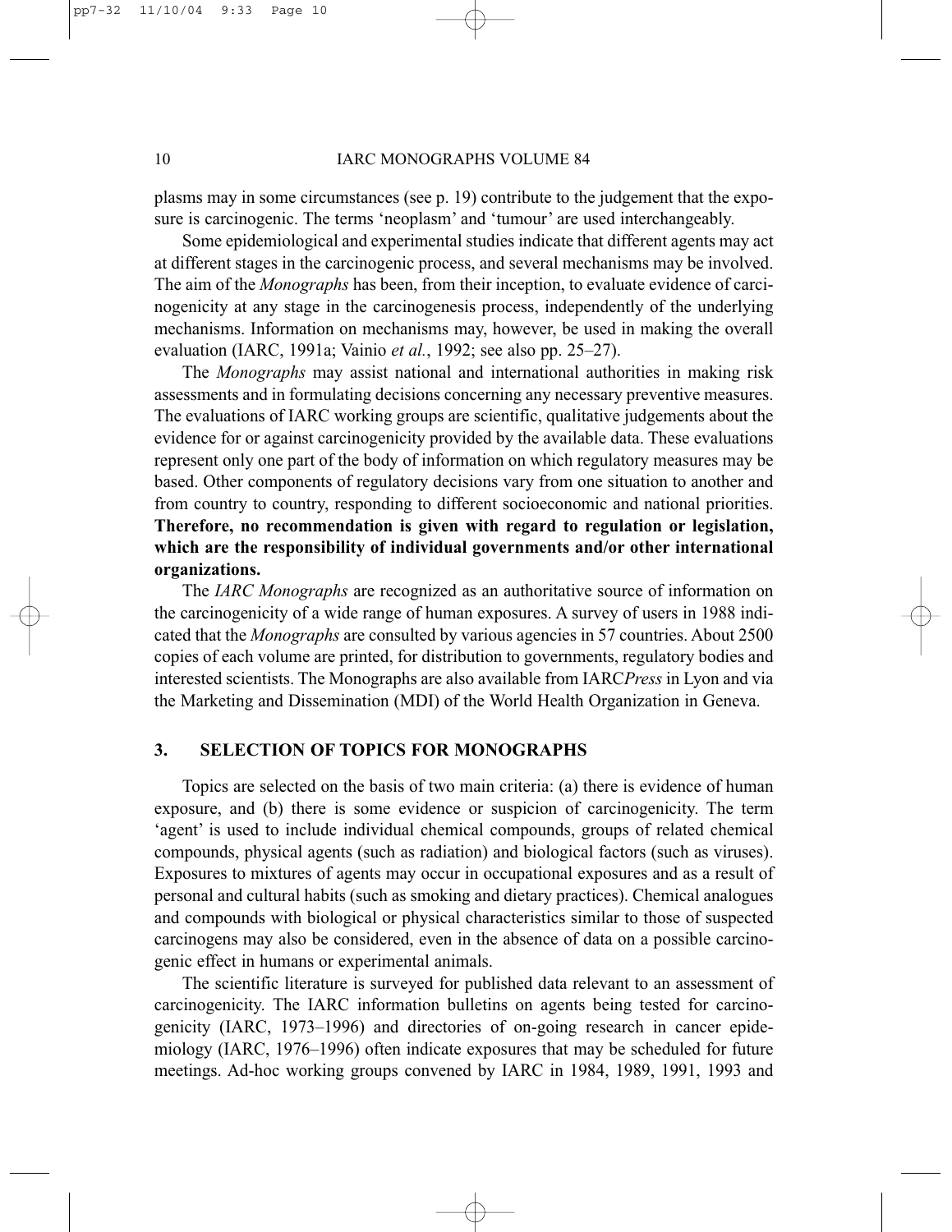1998 gave recommendations as to which agents should be evaluated in the IARC Monographs series (IARC, 1984, 1989, 1991b, 1993, 1998a,b).

As significant new data on subjects on which monographs have already been prepared become available, re-evaluations are made at subsequent meetings, and revised monographs are published.

### **4. DATA FOR MONOGRAPHS**

The *Monographs* do not necessarily cite all the literature concerning the subject of an evaluation. Only those data considered by the Working Group to be relevant to making the evaluation are included.

With regard to biological and epidemiological data, only reports that have been published or accepted for publication in the openly available scientific literature are reviewed by the working groups. In certain instances, government agency reports that have undergone peer review and are widely available are considered. Exceptions may be made on an ad-hoc basis to include unpublished reports that are in their final form and publicly available, if their inclusion is considered pertinent to making a final evaluation (see pp. 25–27). In the sections on chemical and physical properties, on analysis, on production and use and on occurrence, unpublished sources of information may be used.

# **5. THE WORKING GROUP**

Reviews and evaluations are formulated by a working group of experts. The tasks of the group are: (i) to ascertain that all appropriate data have been collected; (ii) to select the data relevant for the evaluation on the basis of scientific merit; (iii) to prepare accurate summaries of the data to enable the reader to follow the reasoning of the Working Group; (iv) to evaluate the results of epidemiological and experimental studies on cancer; (v) to evaluate data relevant to the understanding of mechanism of action; and (vi) to make an overall evaluation of the carcinogenicity of the exposure to humans.

Working Group participants who contributed to the considerations and evaluations within a particular volume are listed, with their addresses, at the beginning of each publication. Each participant who is a member of a working group serves as an individual scientist and not as a representative of any organization, government or industry. In addition, nominees of national and international agencies and industrial associations may be invited as observers.

# **6. WORKING PROCEDURES**

Approximately one year in advance of a meeting of a working group, the topics of the monographs are announced and participants are selected by IARC staff in consultation with other experts. Subsequently, relevant biological and epidemiological data are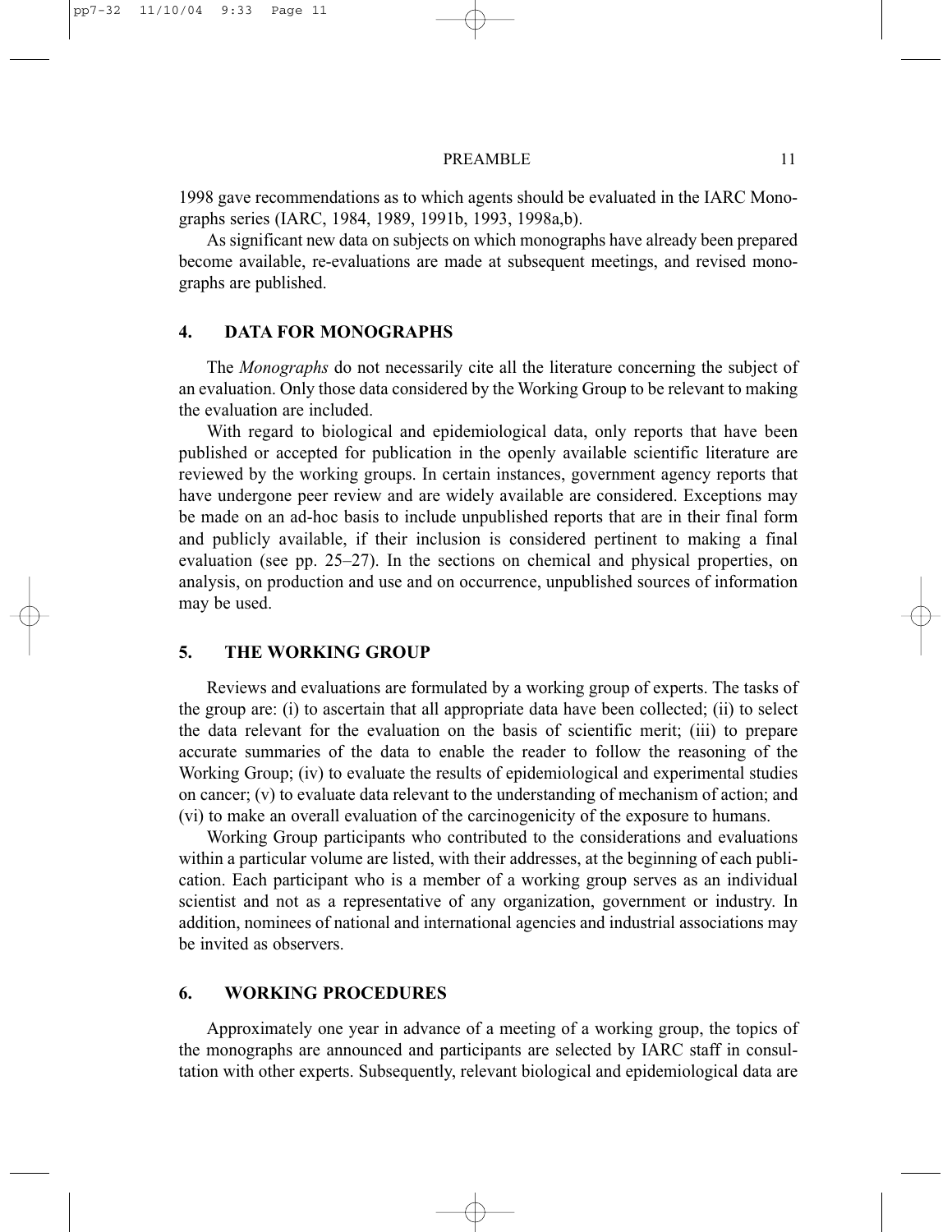collected by the Carcinogen Identification and Evaluation Unit of IARC from recognized sources of information on carcinogenesis, including data storage and retrieval systems such as MEDLINE and TOXLINE.

For chemicals and some complex mixtures, the major collection of data and the preparation of first drafts of the sections on chemical and physical properties, on analysis, on production and use and on occurrence are carried out under a separate contract funded by the United States National Cancer Institute. Representatives from industrial associations may assist in the preparation of sections on production and use. Information on production and trade is obtained from governmental and trade publications and, in some cases, by direct contact with industries. Separate production data on some agents may not be available because their publication could disclose confidential information. Information on uses may be obtained from published sources but is often complemented by direct contact with manufacturers. Efforts are made to supplement this information with data from other national and international sources.

Six months before the meeting, the material obtained is sent to meeting participants, or is used by IARC staff, to prepare sections for the first drafts of monographs. The first drafts are compiled by IARC staff and sent before the meeting to all participants of the Working Group for review.

The Working Group meets in Lyon for seven to eight days to discuss and finalize the texts of the monographs and to formulate the evaluations. After the meeting, the master copy of each monograph is verified by consulting the original literature, edited and prepared for publication. The aim is to publish monographs within six months of the Working Group meeting.

The available studies are summarized by the Working Group, with particular regard to the qualitative aspects discussed below. In general, numerical findings are indicated as they appear in the original report; units are converted when necessary for easier comparison. The Working Group may conduct additional analyses of the published data and use them in their assessment of the evidence; the results of such supplementary analyses are given in square brackets. When an important aspect of a study, directly impinging on its interpretation, should be brought to the attention of the reader, a comment is given in square brackets.

# **7. EXPOSURE DATA**

Sections that indicate the extent of past and present human exposure, the sources of exposure, the people most likely to be exposed and the factors that contribute to the exposure are included at the beginning of each monograph.

Most monographs on individual chemicals, groups of chemicals or complex mixtures include sections on chemical and physical data, on analysis, on production and use and on occurrence. In monographs on, for example, physical agents, occupational exposures and cultural habits, other sections may be included, such as: historical perspectives, description of an industry or habit, chemistry of the complex mixture or taxonomy.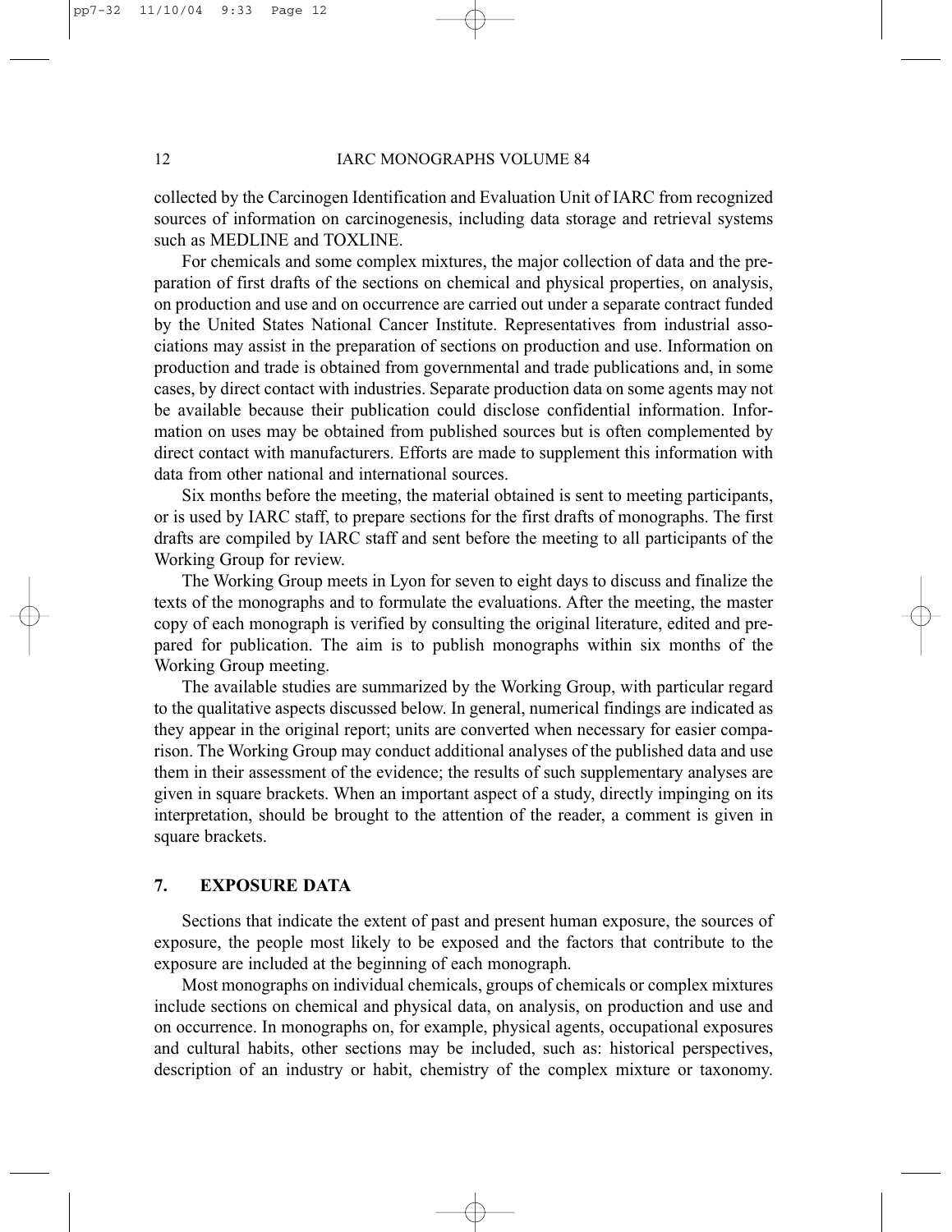Monographs on biological agents have sections on structure and biology, methods of detection, epidemiology of infection and clinical disease other than cancer.

For chemical exposures, the Chemical Abstracts Services Registry Number, the latest Chemical Abstracts primary name and the IUPAC systematic name are recorded; other synonyms are given, but the list is not necessarily comprehensive. For biological agents, taxonomy and structure are described, and the degree of variability is given, when applicable.

Information on chemical and physical properties and, in particular, data relevant to identification, occurrence and biological activity are included. For biological agents, mode of replication, life cycle, target cells, persistence and latency and host response are given. A description of technical products of chemicals includes trade names, relevant specifications and available information on composition and impurities. Some of the trade names given may be those of mixtures in which the agent being evaluated is only one of the ingredients.

The purpose of the section on analysis or detection is to give the reader an overview of current methods, with emphasis on those widely used for regulatory purposes. Methods for monitoring human exposure are also given, when available. No critical evaluation or recommendation of any of the methods is meant or implied. The IARC published a series of volumes, *Environmental Carcinogens: Methods of Analysis and Exposure Measurement* (IARC, 1978–93), that describe validated methods for analysing a wide variety of chemicals and mixtures. For biological agents, methods of detection and exposure assessment are described, including their sensitivity, specificity and reproducibility.

The dates of first synthesis and of first commercial production of a chemical or mixture are provided; for agents which do not occur naturally, this information may allow a reasonable estimate to be made of the date before which no human exposure to the agent could have occurred. The dates of first reported occurrence of an exposure are also provided. In addition, methods of synthesis used in past and present commercial production and different methods of production which may give rise to different impurities are described.

Data on production, international trade and uses are obtained for representative regions, which usually include Europe, Japan and the United States of America. It should not, however, be inferred that those areas or nations are necessarily the sole or major sources or users of the agent. Some identified uses may not be current or major applications, and the coverage is not necessarily comprehensive. In the case of drugs, mention of their therapeutic uses does not necessarily represent current practice, nor does it imply judgement as to their therapeutic efficacy.

Information on the occurrence of an agent or mixture in the environment is obtained from data derived from the monitoring and surveillance of levels in occupational environments, air, water, soil, foods and animal and human tissues. When available, data on the generation, persistence and bioaccumulation of the agent are also included. In the case of mixtures, industries, occupations or processes, information is given about all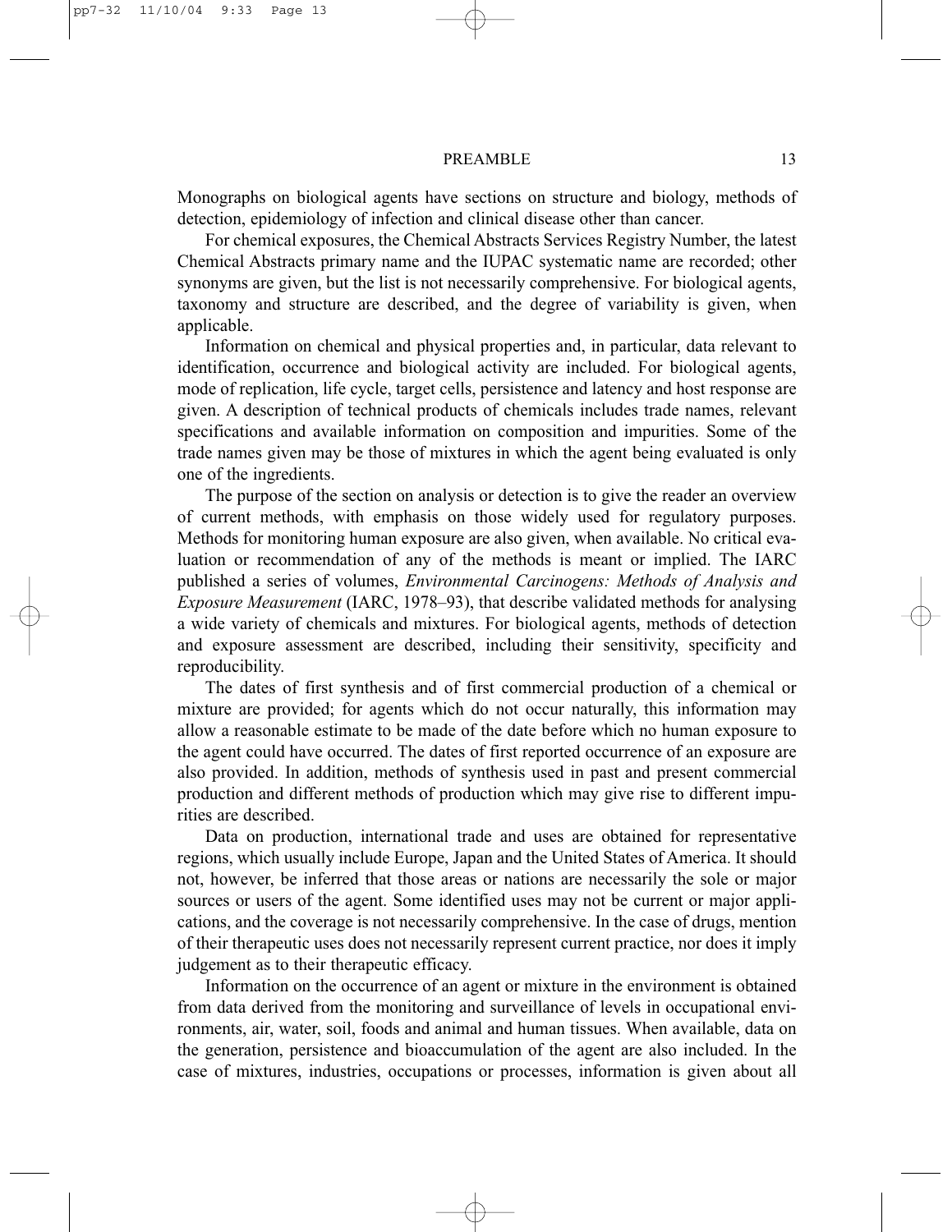agents present. For processes, industries and occupations, a historical description is also given, noting variations in chemical composition, physical properties and levels of occupational exposure with time and place. For biological agents, the epidemiology of infection is described.

Statements concerning regulations and guidelines (e.g. pesticide registrations, maximal levels permitted in foods, occupational exposure limits) are included for some countries as indications of potential exposures, but they may not reflect the most recent situation, since such limits are continuously reviewed and modified. The absence of information on regulatory status for a country should not be taken to imply that that country does not have regulations with regard to the exposure. For biological agents, legislation and control, including vaccines and therapy, are described.

# **8. STUDIES OF CANCER IN HUMANS**

# (*a*) *Types of studies considered*

Three types of epidemiological studies of cancer contribute to the assessment of carcinogenicity in humans — cohort studies, case–control studies and correlation (or ecological) studies. Rarely, results from randomized trials may be available. Case series and case reports of cancer in humans may also be reviewed.

Cohort and case–control studies relate the exposures under study to the occurrence of cancer in individuals and provide an estimate of relative risk (ratio of incidence or mortality in those exposed to incidence or mortality in those not exposed) as the main measure of association.

In correlation studies, the units of investigation are usually whole populations (e.g. in particular geographical areas or at particular times), and cancer frequency is related to a summary measure of the exposure of the population to the agent, mixture or exposure circumstance under study. Because individual exposure is not documented, however, a causal relationship is less easy to infer from correlation studies than from cohort and case–control studies. Case reports generally arise from a suspicion, based on clinical experience, that the concurrence of two events — that is, a particular exposure and occurrence of a cancer — has happened rather more frequently than would be expected by chance. Case reports usually lack complete ascertainment of cases in any population, definition or enumeration of the population at risk and estimation of the expected number of cases in the absence of exposure. The uncertainties surrounding interpretation of case reports and correlation studies make them inadequate, except in rare instances, to form the sole basis for inferring a causal relationship. When taken together with case–control and cohort studies, however, relevant case reports or correlation studies may add materially to the judgement that a causal relationship is present.

Epidemiological studies of benign neoplasms, presumed preneoplastic lesions and other end-points thought to be relevant to cancer are also reviewed by working groups. They may, in some instances, strengthen inferences drawn from studies of cancer itself.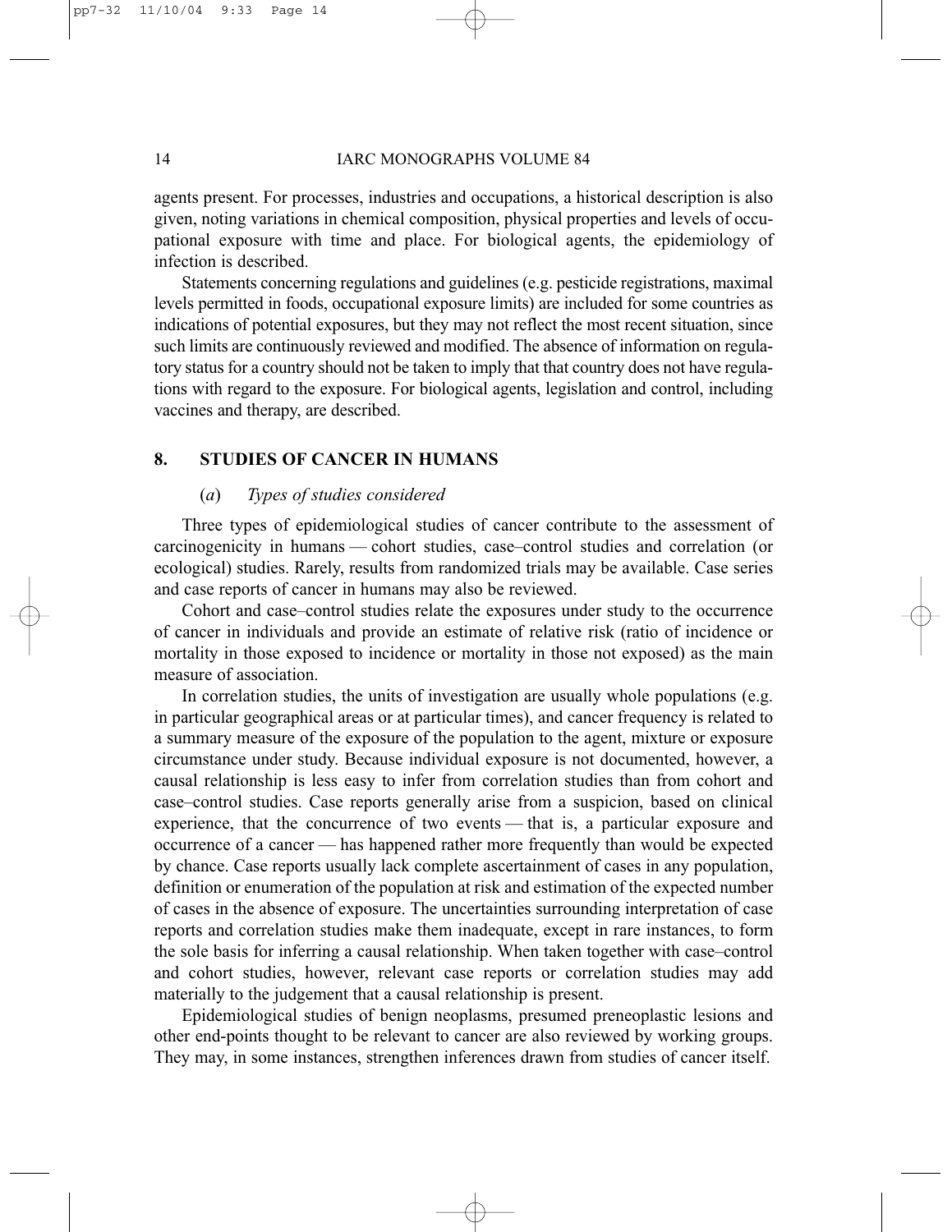### (*b*) *Quality of studies considered*

The *Monographs* are not intended to summarize all published studies. Those that are judged to be inadequate or irrelevant to the evaluation are generally omitted. They may be mentioned briefly, particularly when the information is considered to be a useful supplement to that in other reports or when they provide the only data available. Their inclusion does not imply acceptance of the adequacy of the study design or of the analysis and interpretation of the results, and limitations are clearly outlined in square brackets at the end of the study description.

It is necessary to take into account the possible roles of bias, confounding and chance in the interpretation of epidemiological studies. By 'bias' is meant the operation of factors in study design or execution that lead erroneously to a stronger or weaker association than in fact exists between disease and an agent, mixture or exposure circumstance. By 'confounding' is meant a situation in which the relationship with disease is made to appear stronger or weaker than it truly is as a result of an association between the apparent causal factor and another factor that is associated with either an increase or decrease in the incidence of the disease. In evaluating the extent to which these factors have been minimized in an individual study, working groups consider a number of aspects of design and analysis as described in the report of the study. Most of these considerations apply equally to case–control, cohort and correlation studies. Lack of clarity of any of these aspects in the reporting of a study can decrease its credibility and the weight given to it in the final evaluation of the exposure.

Firstly, the study population, disease (or diseases) and exposure should have been well defined by the authors. Cases of disease in the study population should have been identified in a way that was independent of the exposure of interest, and exposure should have been assessed in a way that was not related to disease status.

Secondly, the authors should have taken account in the study design and analysis of other variables that can influence the risk of disease and may have been related to the exposure of interest. Potential confounding by such variables should have been dealt with either in the design of the study, such as by matching, or in the analysis, by statistical adjustment. In cohort studies, comparisons with local rates of disease may be more appropriate than those with national rates. Internal comparisons of disease frequency among individuals at different levels of exposure should also have been made in the study.

Thirdly, the authors should have reported the basic data on which the conclusions are founded, even if sophisticated statistical analyses were employed. At the very least, they should have given the numbers of exposed and unexposed cases and controls in a case–control study and the numbers of cases observed and expected in a cohort study. Further tabulations by time since exposure began and other temporal factors are also important. In a cohort study, data on all cancer sites and all causes of death should have been given, to reveal the possibility of reporting bias. In a case–control study, the effects of investigated factors other than the exposure of interest should have been reported.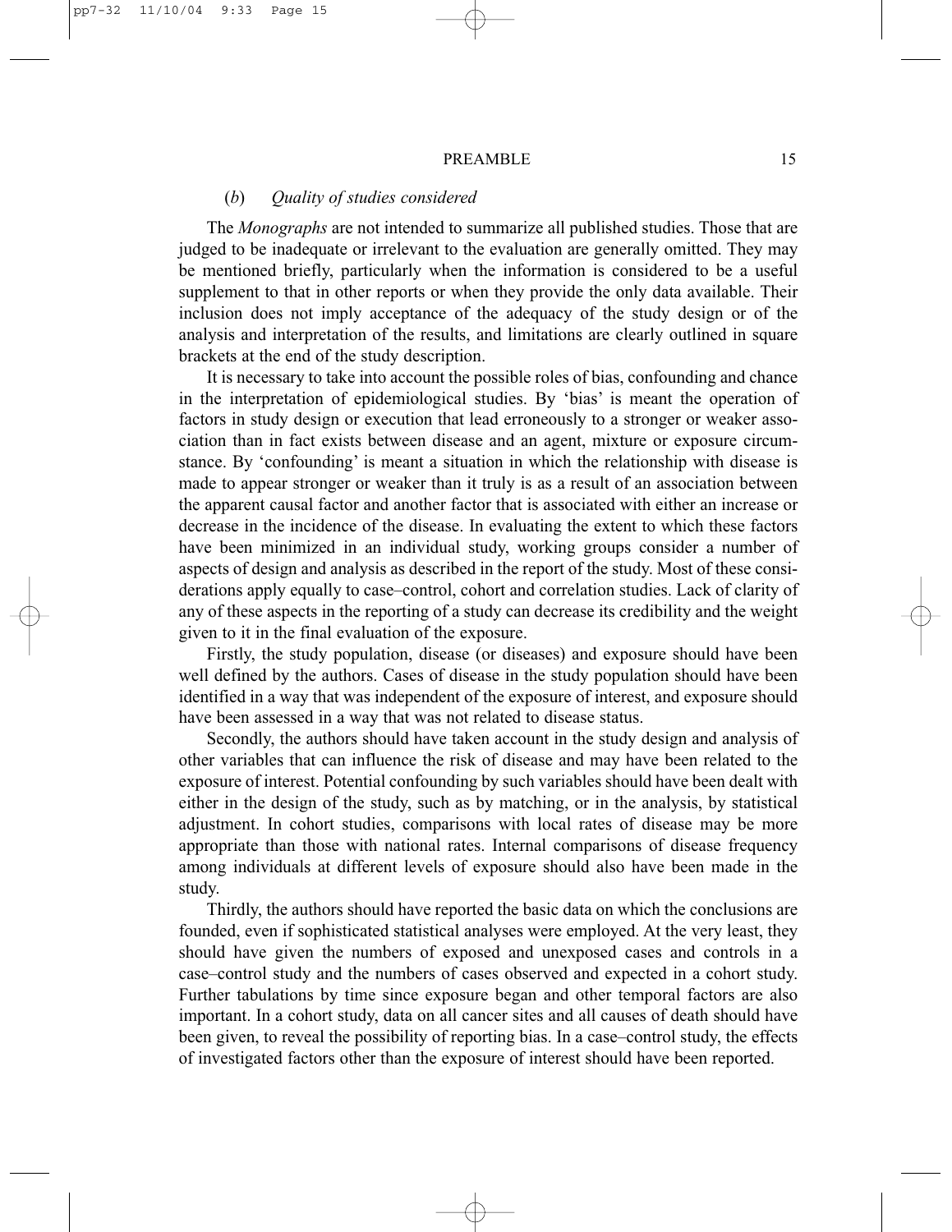### 16 **IARC MONOGRAPHS VOLUME 84**

Finally, the statistical methods used to obtain estimates of relative risk, absolute rates of cancer, confidence intervals and significance tests, and to adjust for confounding should have been clearly stated by the authors. The methods used should preferably have been the generally accepted techniques that have been refined since the mid-1970s. These methods have been reviewed for case–control studies (Breslow  $&$  Day, 1980) and for cohort studies (Breslow & Day, 1987).

### (*c*) *Inferences about mechanism of action*

Detailed analyses of both relative and absolute risks in relation to temporal variables, such as age at first exposure, time since first exposure, duration of exposure, cumulative exposure and time since exposure ceased, are reviewed and summarized when available. The analysis of temporal relationships can be useful in formulating models of carcinogenesis. In particular, such analyses may suggest whether a carcinogen acts early or late in the process of carcinogenesis, although at best they allow only indirect inferences about the mechanism of action. Special attention is given to measurements of biological markers of carcinogen exposure or action, such as DNA or protein adducts, as well as markers of early steps in the carcinogenic process, such as proto-oncogene mutation, when these are incorporated into epidemiological studies focused on cancer incidence or mortality. Such measurements may allow inferences to be made about putative mechanisms of action (IARC, 1991a; Vainio *et al.*, 1992).

# (*d* ) *Criteria for causality*

After the individual epidemiological studies of cancer have been summarized and the quality assessed, a judgement is made concerning the strength of evidence that the agent, mixture or exposure circumstance in question is carcinogenic for humans. In making its judgement, the Working Group considers several criteria for causality. A strong association (a large relative risk) is more likely to indicate causality than a weak association, although it is recognized that relative risks of small magnitude do not imply lack of causality and may be important if the disease is common. Associations that are replicated in several studies of the same design or using different epidemiological approaches or under different circumstances of exposure are more likely to represent a causal relationship than isolated observations from single studies. If there are inconsistent results among investigations, possible reasons are sought (such as differences in amount of exposure), and results of studies judged to be of high quality are given more weight than those of studies judged to be methodologically less sound. When suspicion of carcinogenicity arises largely from a single study, these data are not combined with those from later studies in any subsequent reassessment of the strength of the evidence.

If the risk of the disease in question increases with the amount of exposure, this is considered to be a strong indication of causality, although absence of a graded response is not necessarily evidence against a causal relationship. Demonstration of a decline in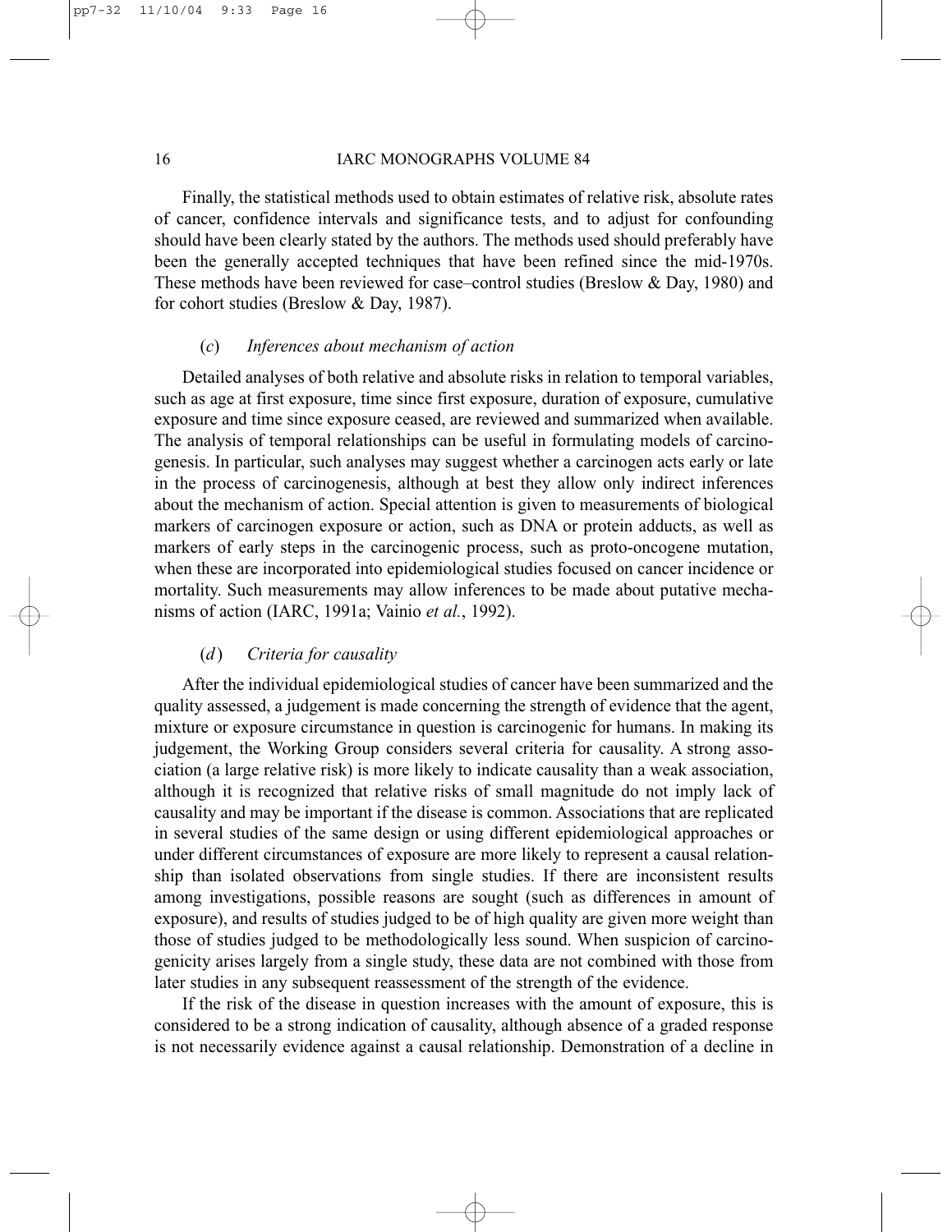risk after cessation of or reduction in exposure in individuals or in whole populations also supports a causal interpretation of the findings.

Although a carcinogen may act upon more than one target, the specificity of an association (an increased occurrence of cancer at one anatomical site or of one morphological type) adds plausibility to a causal relationship, particularly when excess cancer occurrence is limited to one morphological type within the same organ.

Although rarely available, results from randomized trials showing different rates among exposed and unexposed individuals provide particularly strong evidence for causality.

When several epidemiological studies show little or no indication of an association between an exposure and cancer, the judgement may be made that, in the aggregate, they show evidence of lack of carcinogenicity. Such a judgement requires first of all that the studies giving rise to it meet, to a sufficient degree, the standards of design and analysis described above. Specifically, the possibility that bias, confounding or misclassification of exposure or outcome could explain the observed results should be considered and excluded with reasonable certainty. In addition, all studies that are judged to be methodologically sound should be consistent with a relative risk of unity for any observed level of exposure and, when considered together, should provide a pooled estimate of relative risk which is at or near unity and has a narrow confidence interval, due to sufficient population size. Moreover, no individual study nor the pooled results of all the studies should show any consistent tendency for the relative risk of cancer to increase with increasing level of exposure. It is important to note that evidence of lack of carcinogenicity obtained in this way from several epidemiological studies can apply only to the type(s) of cancer studied and to dose levels and intervals between first exposure and observation of disease that are the same as or less than those observed in all the studies. Experience with human cancer indicates that, in some cases, the period from first exposure to the development of clinical cancer is seldom less than 20 years; studies with latent periods substantially shorter than 30 years cannot provide evidence for lack of carcinogenicity.

# **9. STUDIES OF CANCER IN EXPERIMENTAL ANIMALS**

All known human carcinogens that have been studied adequately in experimental animals have produced positive results in one or more animal species (Wilbourn *et al.*, 1986; Tomatis *et al.*, 1989). For several agents (aflatoxins, 4-aminobiphenyl, azathioprine, betel quid with tobacco, bischloromethyl ether and chloromethyl methyl ether (technical grade), chlorambucil, chlornaphazine, ciclosporin, coal-tar pitches, coal-tars, combined oral contraceptives, cyclophosphamide, diethylstilboestrol, melphalan, 8 methoxypsoralen plus ultraviolet A radiation, mustard gas, myleran, 2-naphthylamine, nonsteroidal estrogens, estrogen replacement therapy/steroidal estrogens, solar radiation, thiotepa and vinyl chloride), carcinogenicity in experimental animals was established or highly suspected before epidemiological studies confirmed their carcinogenicity in humans (Vainio *et al.*, 1995). Although this association cannot establish that all agents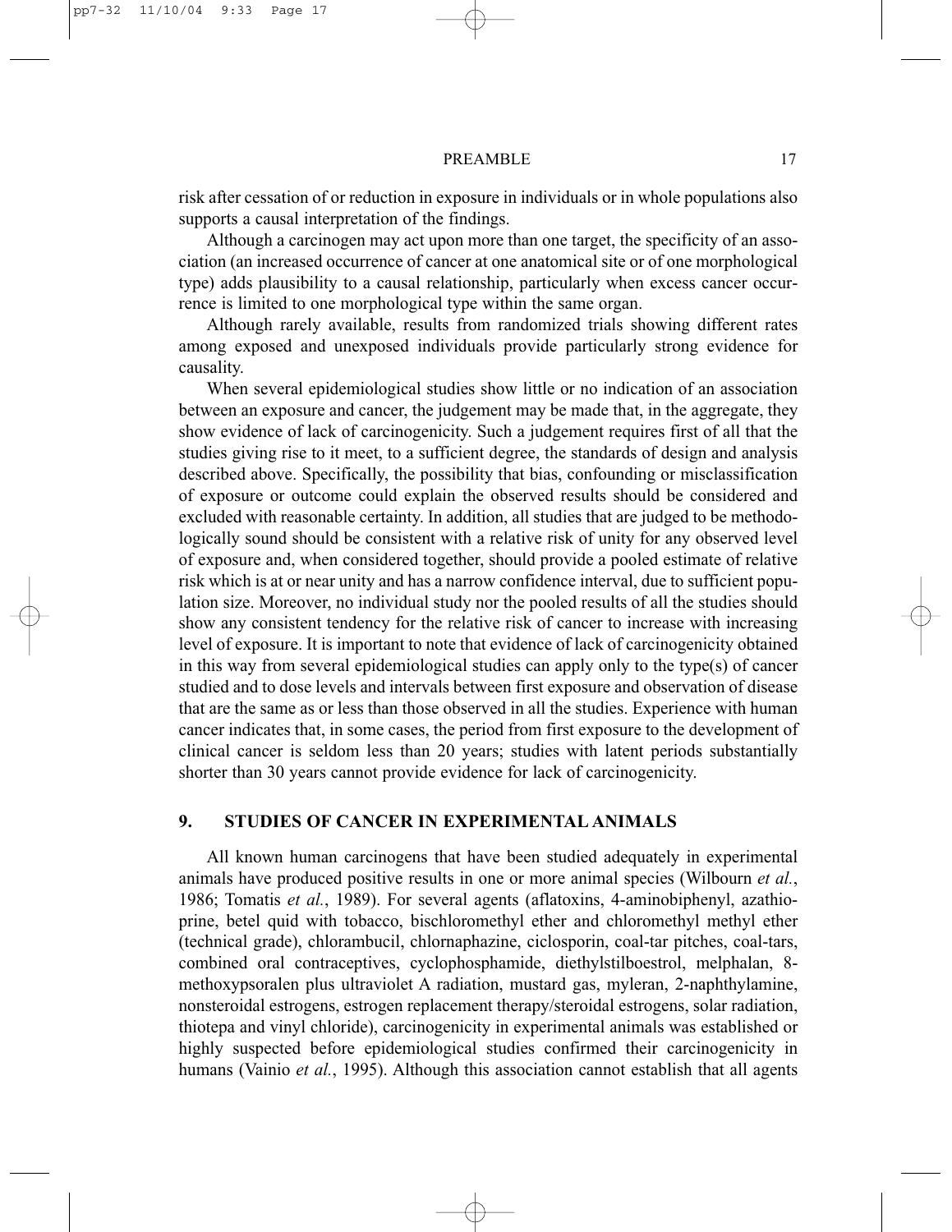and mixtures that cause cancer in experimental animals also cause cancer in humans, nevertheless, **in the absence of adequate data on humans, it is biologically plausible and prudent to regard agents and mixtures for which there is** *sufficient evidence* **(see p. 24) of carcinogenicity in experimental animals as if they presented a carcinogenic risk to humans**. The possibility that a given agent may cause cancer through a speciesspecific mechanism which does not operate in humans (see p. 27) should also be taken into consideration.

The nature and extent of impurities or contaminants present in the chemical or mixture being evaluated are given when available. Animal strain, sex, numbers per group, age at start of treatment and survival are reported.

Other types of studies summarized include: experiments in which the agent or mixture was administered in conjunction with known carcinogens or factors that modify carcinogenic effects; studies in which the end-point was not cancer but a defined precancerous lesion; and experiments on the carcinogenicity of known metabolites and derivatives.

For experimental studies of mixtures, consideration is given to the possibility of changes in the physicochemical properties of the test substance during collection, storage, extraction, concentration and delivery. Chemical and toxicological interactions of the components of mixtures may result in nonlinear dose–response relationships.

An assessment is made as to the relevance to human exposure of samples tested in experimental animals, which may involve consideration of: (i) physical and chemical characteristics, (ii) constituent substances that indicate the presence of a class of substances, (iii) the results of tests for genetic and related effects, including studies on DNA adduct formation, proto-oncogene mutation and expression and suppressor gene inactivation. The relevance of results obtained, for example, with animal viruses analogous to the virus being evaluated in the monograph must also be considered. They may provide biological and mechanistic information relevant to the understanding of the process of carcinogenesis in humans and may strengthen the plausibility of a conclusion that the biological agent under evaluation is carcinogenic in humans.

### (*a*) *Qualitative aspects*

An assessment of carcinogenicity involves several considerations of qualitative importance, including (i) the experimental conditions under which the test was performed, including route and schedule of exposure, species, strain, sex, age, duration of follow-up; (ii) the consistency of the results, for example, across species and target organ(s); (iii) the spectrum of neoplastic response, from preneoplastic lesions and benign tumours to malignant neoplasms; and (iv) the possible role of modifying factors.

As mentioned earlier (p. 11), the *Monographs* are not intended to summarize all published studies. Those studies in experimental animals that are inadequate (e.g. too short a duration, too few animals, poor survival; see below) or are judged irrelevant to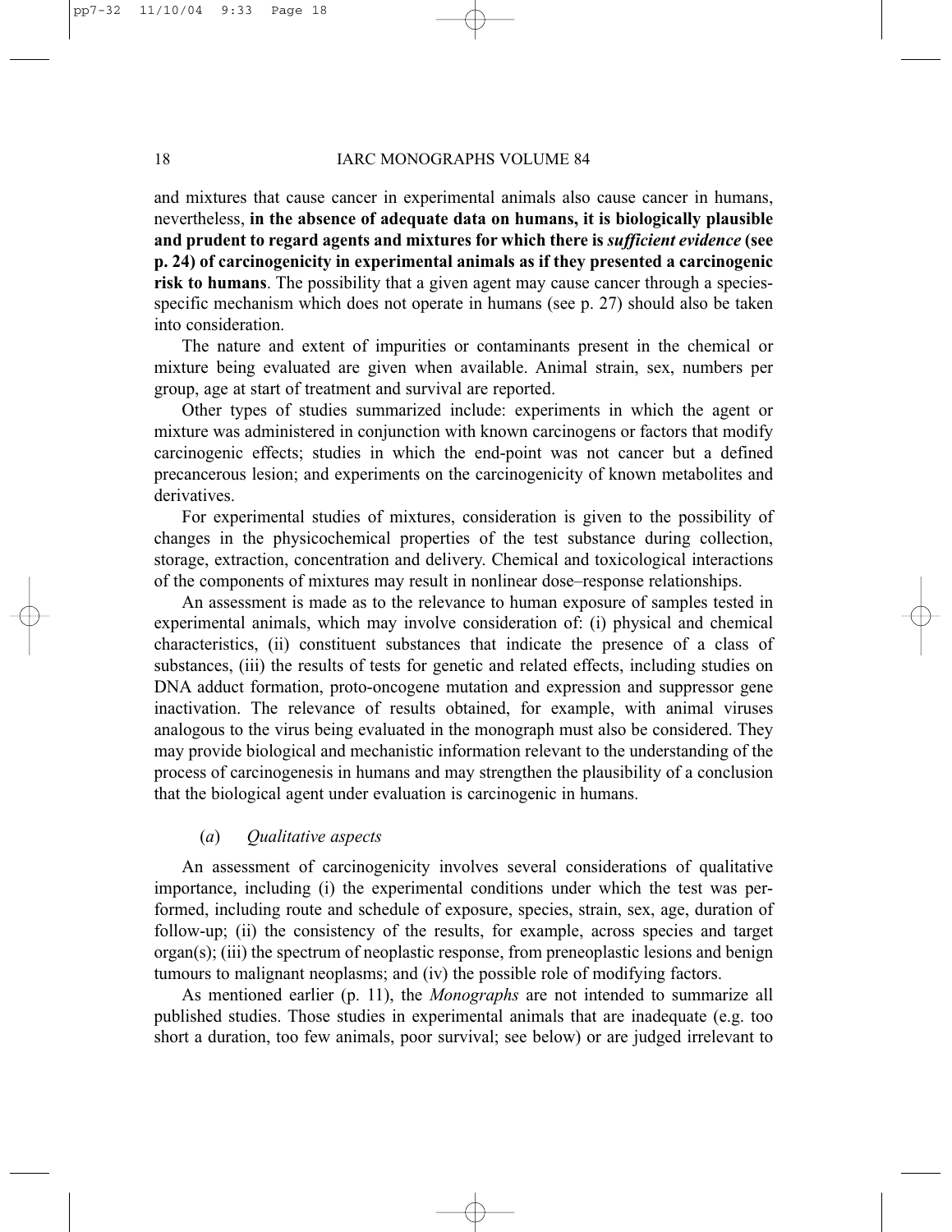the evaluation are generally omitted. Guidelines for conducting adequate long-term carcinogenicity experiments have been outlined (e.g. Montesano *et al.*, 1986).

Considerations of importance to the Working Group in the interpretation and evaluation of a particular study include: (i) how clearly the agent was defined and, in the case of mixtures, how adequately the sample characterization was reported; (ii) whether the dose was adequately monitored, particularly in inhalation experiments; (iii) whether the doses and duration of treatment were appropriate and whether the survival of treated animals was similar to that of controls; (iv) whether there were adequate numbers of animals per group; (v) whether animals of each sex were used; (vi) whether animals were allocated randomly to groups; (vii) whether the duration of observation was adequate; and (viii) whether the data were adequately reported. If available, recent data on the incidence of specific tumours in historical controls, as well as in concurrent controls, should be taken into account in the evaluation of tumour response.

When benign tumours occur together with and originate from the same cell type in an organ or tissue as malignant tumours in a particular study and appear to represent a stage in the progression to malignancy, it may be valid to combine them in assessing tumour incidence (Huff *et al.*, 1989). The occurrence of lesions presumed to be preneoplastic may in certain instances aid in assessing the biological plausibility of any neoplastic response observed. If an agent or mixture induces only benign neoplasms that appear to be end-points that do not readily progress to malignancy, it should nevertheless be suspected of being a carcinogen and requires further investigation.

### (*b*) *Quantitative aspects*

The probability that tumours will occur may depend on the species, sex, strain and age of the animal, the dose of the carcinogen and the route and length of exposure. Evidence of an increased incidence of neoplasms with increased level of exposure strengthens the inference of a causal association between the exposure and the development of neoplasms.

The form of the dose–response relationship can vary widely, depending on the particular agent under study and the target organ. Both DNA damage and increased cell division are important aspects of carcinogenesis, and cell proliferation is a strong determinant of dose–response relationships for some carcinogens (Cohen & Ellwein, 1990). Since many chemicals require metabolic activation before being converted into their reactive intermediates, both metabolic and pharmacokinetic aspects are important in determining the dose–response pattern. Saturation of steps such as absorption, activation, inactivation and elimination may produce nonlinearity in the dose–response relationship, as could saturation of processes such as DNA repair (Hoel *et al.*, 1983; Gart *et al.*, 1986).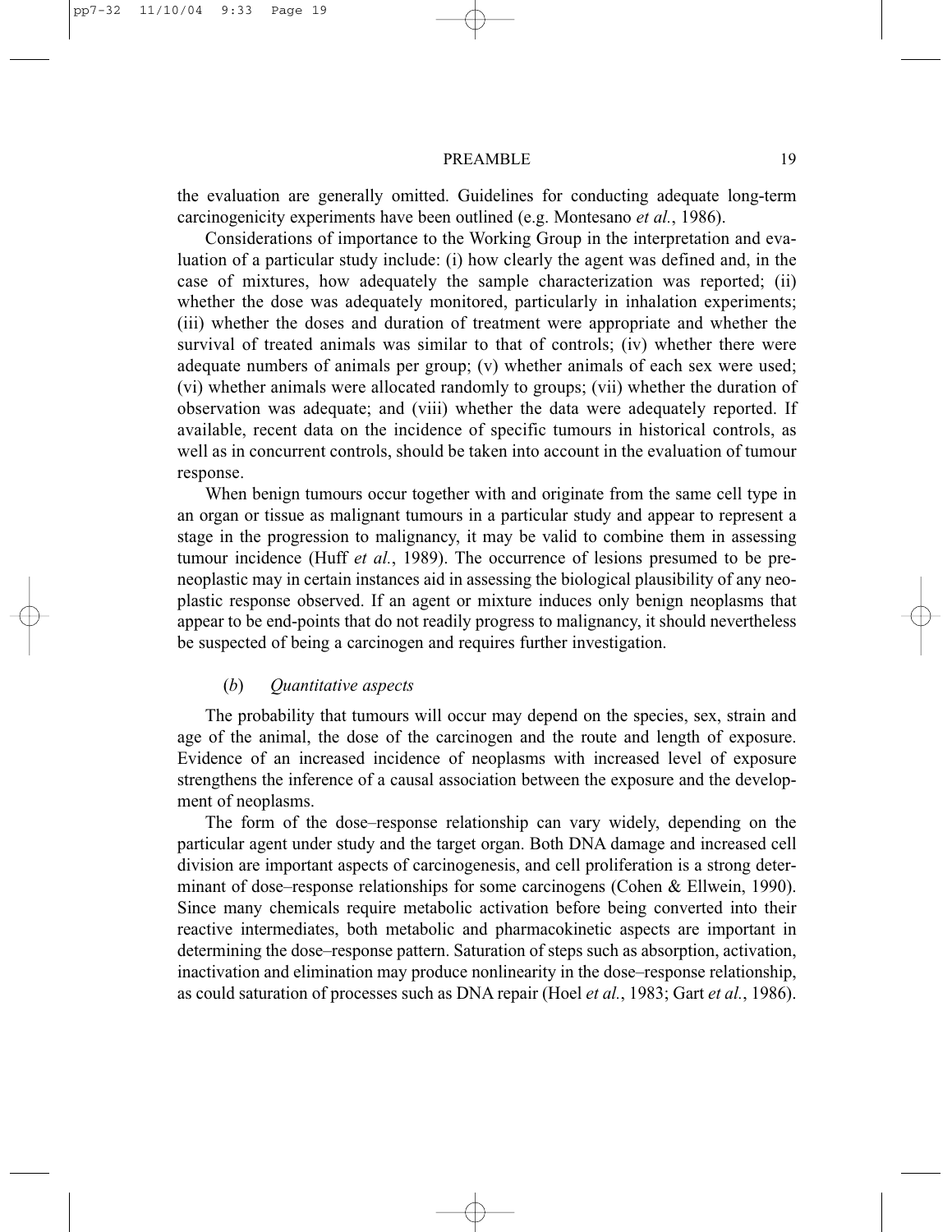### 20 **IARC MONOGRAPHS VOLUME 84**

### (*c*) *Statistical analysis of long-term experiments in animals*

Factors considered by the Working Group include the adequacy of the information given for each treatment group: (i) the number of animals studied and the number examined histologically, (ii) the number of animals with a given tumour type and (iii) length of survival. The statistical methods used should be clearly stated and should be the generally accepted techniques refined for this purpose (Peto *et al.*, 1980; Gart *et al.*, 1986). When there is no difference in survival between control and treatment groups, the Working Group usually compares the proportions of animals developing each tumour type in each of the groups. Otherwise, consideration is given as to whether or not appropriate adjustments have been made for differences in survival. These adjustments can include: comparisons of the proportions of tumour-bearing animals among the effective number of animals (alive at the time the first tumour is discovered), in the case where most differences in survival occur before tumours appear; life-table methods, when tumours are visible or when they may be considered 'fatal' because mortality rapidly follows tumour development; and the Mantel-Haenszel test or logistic regression, when occult tumours do not affect the animals' risk of dying but are 'incidental' findings at autopsy.

In practice, classifying tumours as fatal or incidental may be difficult. Several survival-adjusted methods have been developed that do not require this distinction (Gart *et al.*, 1986), although they have not been fully evaluated.

# **10. OTHER DATA RELEVANT TO AN EVALUATION OF CARCINOGENICITY AND ITS MECHANISMS**

In coming to an overall evaluation of carcinogenicity in humans (see pp. 25–27), the Working Group also considers related data. The nature of the information selected for the summary depends on the agent being considered.

For chemicals and complex mixtures of chemicals such as those in some occupational situations or involving cultural habits (e.g. tobacco smoking), the other data considered to be relevant are divided into those on absorption, distribution, metabolism and excretion; toxic effects; reproductive and developmental effects; and genetic and related effects.

Concise information is given on absorption, distribution (including placental transfer) and excretion in both humans and experimental animals. Kinetic factors that may affect the dose–response relationship, such as saturation of uptake, protein binding, metabolic activation, detoxification and DNA repair processes, are mentioned. Studies that indicate the metabolic fate of the agent in humans and in experimental animals are summarized briefly, and comparisons of data on humans and on animals are made when possible. Comparative information on the relationship between exposure and the dose that reaches the target site may be of particular importance for extrapolation between species. Data are given on acute and chronic toxic effects (other than cancer), such as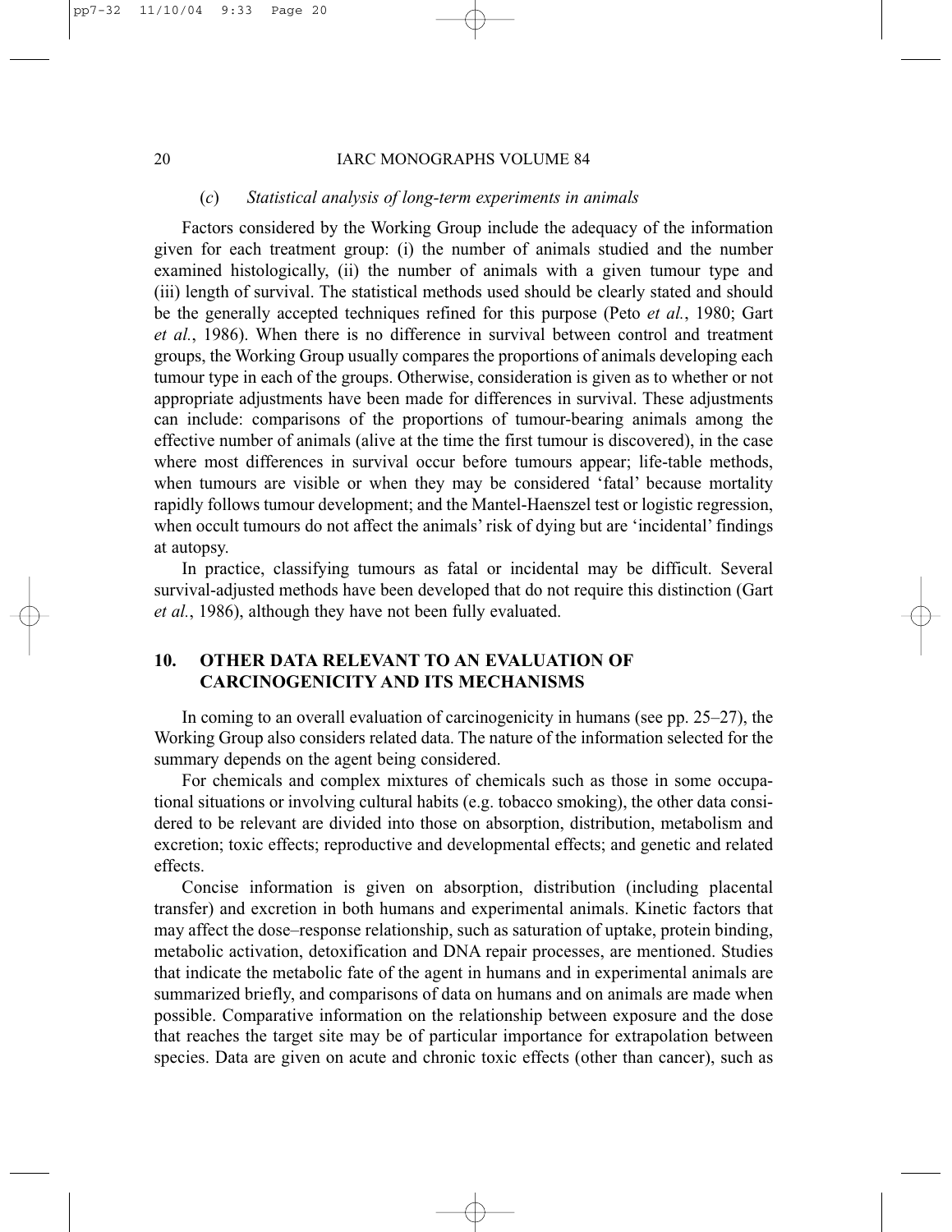organ toxicity, increased cell proliferation, immunotoxicity and endocrine effects. The presence and toxicological significance of cellular receptors is described. Effects on reproduction, teratogenicity, fetotoxicity and embryotoxicity are also summarized briefly.

Tests of genetic and related effects are described in view of the relevance of gene mutation and chromosomal damage to carcinogenesis (Vainio *et al.*, 1992; McGregor *et al.*, 1999). The adequacy of the reporting of sample characterization is considered and, where necessary, commented upon; with regard to complex mixtures, such comments are similar to those described for animal carcinogenicity tests on p. 18. The available data are interpreted critically by phylogenetic group according to the end-points detected, which may include DNA damage, gene mutation, sister chromatid exchange, micronucleus formation, chromosomal aberrations, aneuploidy and cell transformation. The concentrations employed are given, and mention is made of whether use of an exogenous metabolic system *in vitro* affected the test result. These data are given as listings of test systems, data and references. The data on genetic and related effects presented in the *Monographs* are also available in the form of genetic activity profiles (GAP) prepared in collaboration with the United States Environmental Protection Agency (EPA) (see also Waters *et al.*, 1987) using software for personal computers that are Microsoft Windows<sup>®</sup> compatible. The EPA/IARC GAP software and database may be downloaded free of charge from *www.epa.gov/gapdb*.

Positive results in tests using prokaryotes, lower eukaryotes, plants, insects and cultured mammalian cells suggest that genetic and related effects could occur in mammals. Results from such tests may also give information about the types of genetic effect produced and about the involvement of metabolic activation. Some end-points described are clearly genetic in nature (e.g. gene mutations and chromosomal aberrations), while others are to a greater or lesser degree associated with genetic effects (e.g. unscheduled DNA synthesis). In-vitro tests for tumour-promoting activity and for cell transformation may be sensitive to changes that are not necessarily the result of genetic alterations but that may have specific relevance to the process of carcinogenesis. A critical appraisal of these tests has been published (Montesano *et al.*, 1986).

Genetic or other activity detected in experimental mammals and humans is regarded as being of greater relevance than that in other organisms. The demonstration that an agent or mixture can induce gene and chromosomal mutations in whole mammals indicates that it may have carcinogenic activity, although this activity may not be detectably expressed in any or all species. Relative potency in tests for mutagenicity and related effects is not a reliable indicator of carcinogenic potency. Negative results in tests for mutagenicity in selected tissues from animals treated *in vivo* provide less weight, partly because they do not exclude the possibility of an effect in tissues other than those examined. Moreover, negative results in short-term tests with genetic end-points cannot be considered to provide evidence to rule out carcinogenicity of agents or mixtures that act through other mechanisms (e.g. receptor-mediated effects, cellular toxicity with regenerative proliferation, peroxisome proliferation) (Vainio *et al.*, 1992). Factors that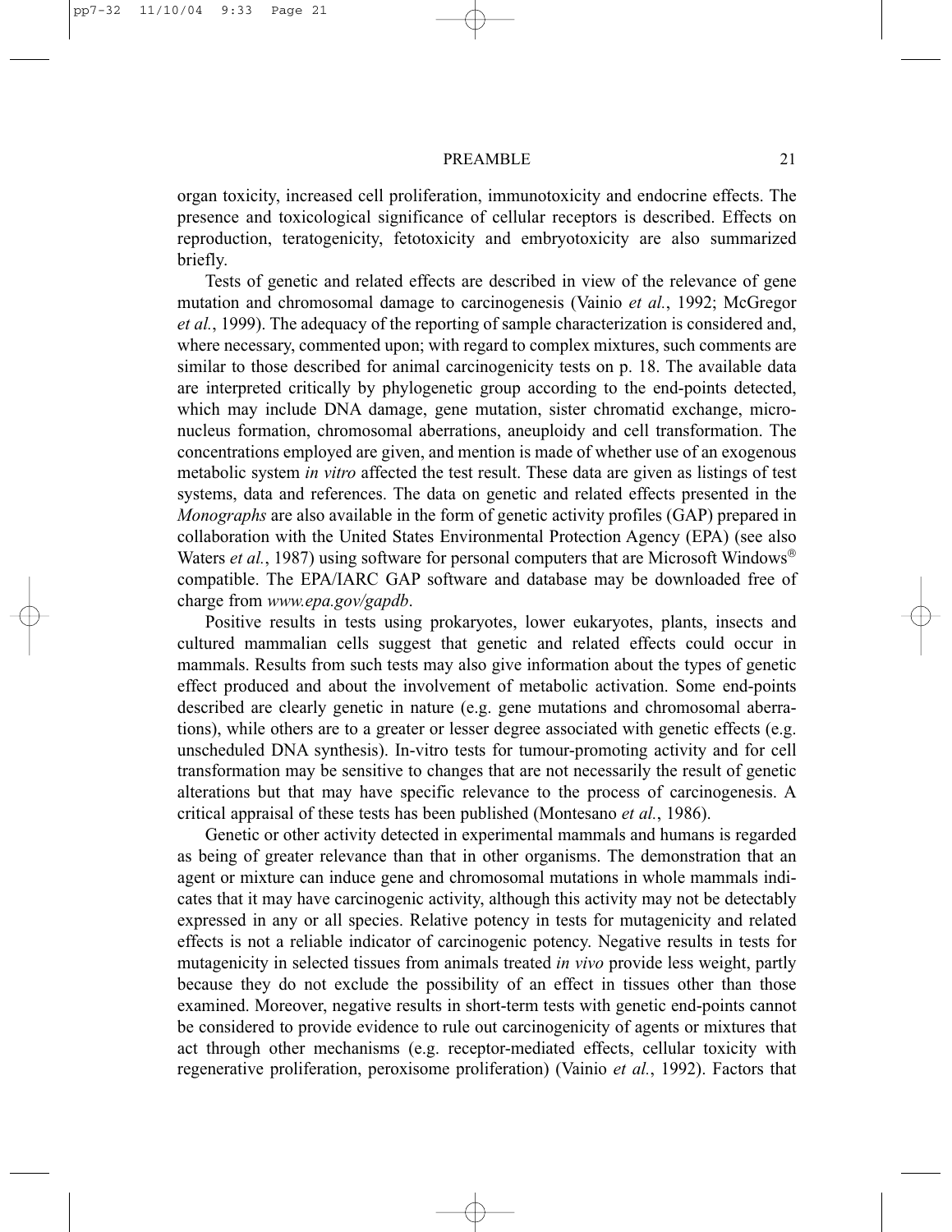may lead to misleading results in short-term tests have been discussed in detail elsewhere (Montesano *et al.*, 1986).

When available, data relevant to mechanisms of carcinogenesis that do not involve structural changes at the level of the gene are also described.

The adequacy of epidemiological studies of reproductive outcome and genetic and related effects in humans is evaluated by the same criteria as are applied to epidemiological studies of cancer.

Structure–activity relationships that may be relevant to an evaluation of the carcinogenicity of an agent are also described.

For biological agents — viruses, bacteria and parasites — other data relevant to carcinogenicity include descriptions of the pathology of infection, molecular biology (integration and expression of viruses, and any genetic alterations seen in human tumours) and other observations, which might include cellular and tissue responses to infection, immune response and the presence of tumour markers.

# **11. SUMMARY OF DATA REPORTED**

In this section, the relevant epidemiological and experimental data are summarized. Only reports, other than in abstract form, that meet the criteria outlined on p. 11 are considered for evaluating carcinogenicity. Inadequate studies are generally not summarized: such studies are usually identified by a square-bracketed comment in the preceding text.

(*a*) *Exposure*

Human exposure to chemicals and complex mixtures is summarized on the basis of elements such as production, use, occurrence in the environment and determinations in human tissues and body fluids. Quantitative data are given when available. Exposure to biological agents is described in terms of transmission and prevalence of infection.

### (*b*) *Carcinogenicity in humans*

Results of epidemiological studies that are considered to be pertinent to an assessment of human carcinogenicity are summarized. When relevant, case reports and correlation studies are also summarized.

### (*c*) *Carcinogenicity in experimental animals*

Data relevant to an evaluation of carcinogenicity in animals are summarized. For each animal species and route of administration, it is stated whether an increased incidence of neoplasms or preneoplastic lesions was observed, and the tumour sites are indicated. If the agent or mixture produced tumours after prenatal exposure or in singledose experiments, this is also indicated. Negative findings are also summarized. Dose– response and other quantitative data may be given when available.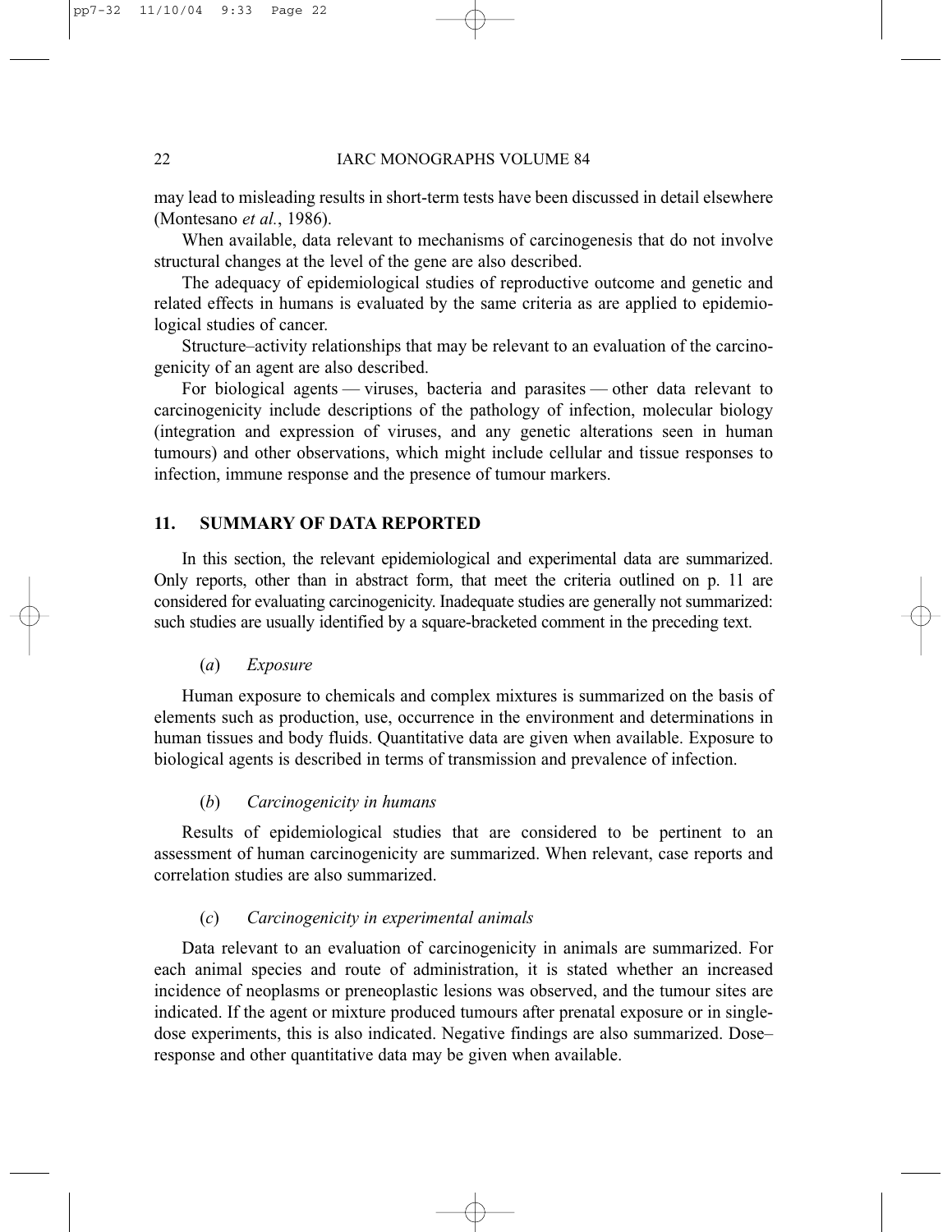# (*d*) *Other data relevant to an evaluation of carcinogenicity and its mechanisms*

Data on biological effects in humans that are of particular relevance are summarized. These may include toxicological, kinetic and metabolic considerations and evidence of DNA binding, persistence of DNA lesions or genetic damage in exposed humans. Toxicological information, such as that on cytotoxicity and regeneration, receptor binding and hormonal and immunological effects, and data on kinetics and metabolism in experimental animals are given when considered relevant to the possible mechanism of the carcinogenic action of the agent. The results of tests for genetic and related effects are summarized for whole mammals, cultured mammalian cells and nonmammalian systems.

When available, comparisons of such data for humans and for animals, and particularly animals that have developed cancer, are described.

Structure–activity relationships are mentioned when relevant.

For the agent, mixture or exposure circumstance being evaluated, the available data on end-points or other phenomena relevant to mechanisms of carcinogenesis from studies in humans, experimental animals and tissue and cell test systems are summarized within one or more of the following descriptive dimensions:

(i) Evidence of genotoxicity (structural changes at the level of the gene): for example, structure–activity considerations, adduct formation, mutagenicity (effect on specific genes), chromosomal mutation/aneuploidy

(ii) Evidence of effects on the expression of relevant genes (functional changes at the intracellular level): for example, alterations to the structure or quantity of the product of a proto-oncogene or tumour-suppressor gene, alterations to metabolic activation/inactivation/DNA repair

(iii) Evidence of relevant effects on cell behaviour (morphological or behavioural changes at the cellular or tissue level): for example, induction of mitogenesis, compensatory cell proliferation, preneoplasia and hyperplasia, survival of premalignant or malignant cells (immortalization, immunosuppression), effects on metastatic potential

(iv) Evidence from dose and time relationships of carcinogenic effects and interactions between agents: for example, early/late stage, as inferred from epidemiological studies; initiation/promotion/progression/malignant conversion, as defined in animal carcinogenicity experiments; toxicokinetics

These dimensions are not mutually exclusive, and an agent may fall within more than one of them. Thus, for example, the action of an agent on the expression of relevant genes could be summarized under both the first and second dimensions, even if it were known with reasonable certainty that those effects resulted from genotoxicity.

# **12. EVALUATION**

Evaluations of the strength of the evidence for carcinogenicity arising from human and experimental animal data are made, using standard terms.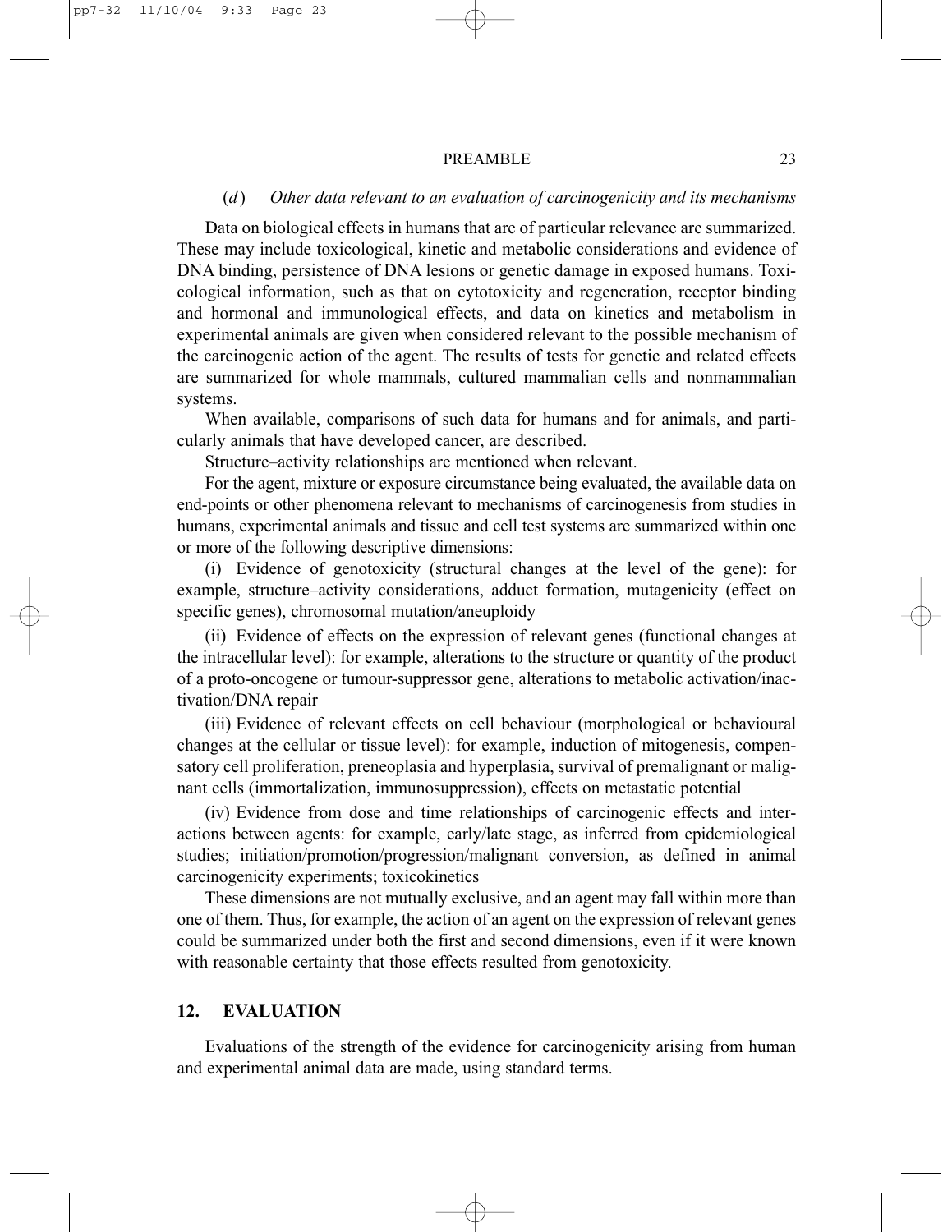### 24 **IARC MONOGRAPHS VOLUME 84**

It is recognized that the criteria for these evaluations, described below, cannot encompass all of the factors that may be relevant to an evaluation of carcinogenicity. In considering all of the relevant scientific data, the Working Group may assign the agent, mixture or exposure circumstance to a higher or lower category than a strict interpretation of these criteria would indicate.

# (*a*) *Degrees of evidence for carcinogenicity in humans and in experimental animals and supporting evidence*

These categories refer only to the strength of the evidence that an exposure is carcinogenic and not to the extent of its carcinogenic activity (potency) nor to the mechanisms involved. A classification may change as new information becomes available.

An evaluation of degree of evidence, whether for a single agent or a mixture, is limited to the materials tested, as defined physically, chemically or biologically. When the agents evaluated are considered by the Working Group to be sufficiently closely related, they may be grouped together for the purpose of a single evaluation of degree of evidence.

# (i) *Carcinogenicity in humans*

The applicability of an evaluation of the carcinogenicity of a mixture, process, occupation or industry on the basis of evidence from epidemiological studies depends on the variability over time and place of the mixtures, processes, occupations and industries. The Working Group seeks to identify the specific exposure, process or activity which is considered most likely to be responsible for any excess risk. The evaluation is focused as narrowly as the available data on exposure and other aspects permit.

The evidence relevant to carcinogenicity from studies in humans is classified into one of the following categories:

*Sufficient evidence of carcinogenicity*: The Working Group considers that a causal relationship has been established between exposure to the agent, mixture or exposure circumstance and human cancer. That is, a positive relationship has been observed between the exposure and cancer in studies in which chance, bias and confounding could be ruled out with reasonable confidence.

*Limited evidence of carcinogenicity*: A positive association has been observed between exposure to the agent, mixture or exposure circumstance and cancer for which a causal interpretation is considered by the Working Group to be credible, but chance, bias or confounding could not be ruled out with reasonable confidence.

*Inadequate evidence of carcinogenicity*: The available studies are of insufficient quality, consistency or statistical power to permit a conclusion regarding the presence or absence of a causal association between exposure and cancer, or no data on cancer in humans are available.

*Evidence suggesting lack of carcinogenicity*: There are several adequate studies covering the full range of levels of exposure that human beings are known to encounter, which are mutually consistent in not showing a positive association between exposure to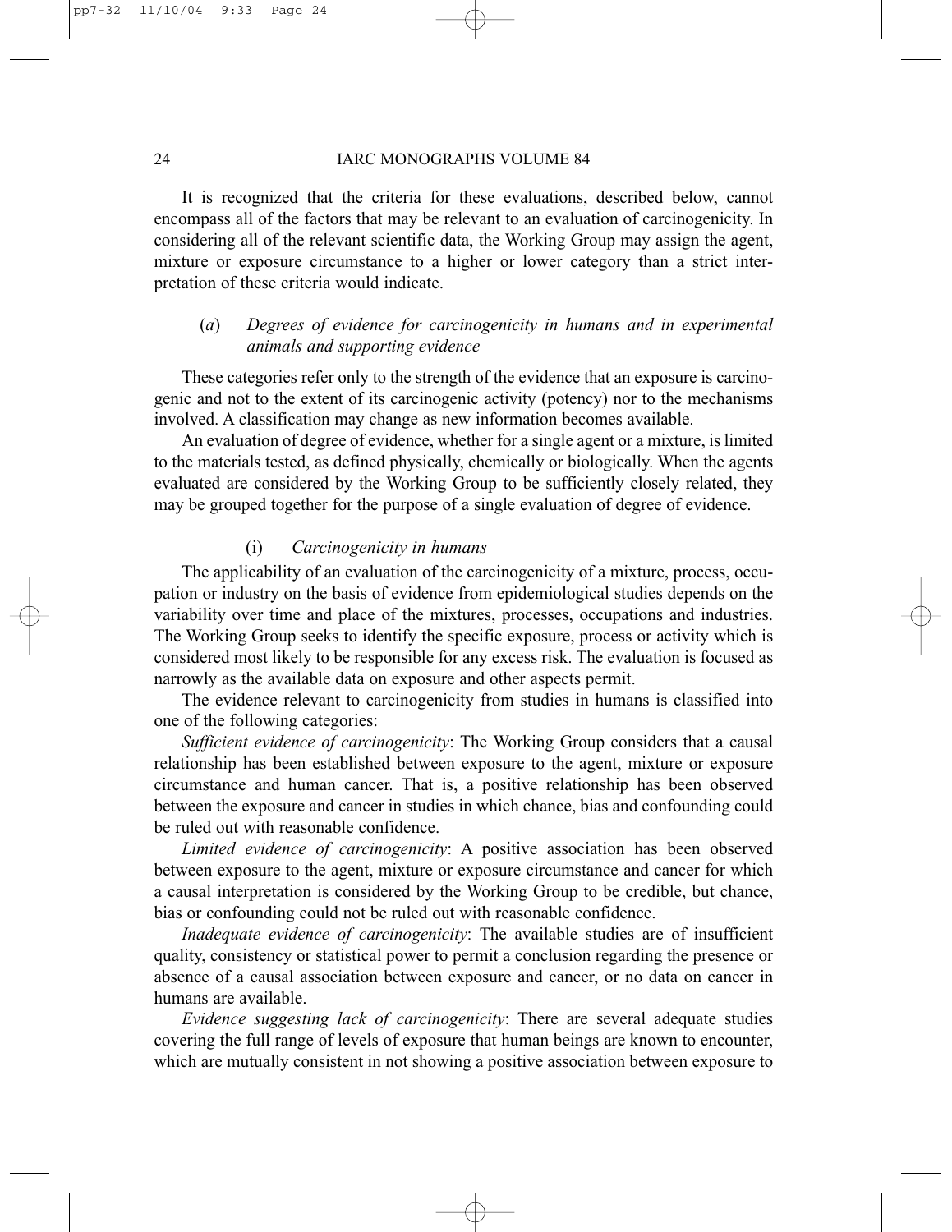the agent, mixture or exposure circumstance and any studied cancer at any observed level of exposure. A conclusion of 'evidence suggesting lack of carcinogenicity' is inevitably limited to the cancer sites, conditions and levels of exposure and length of observation covered by the available studies. In addition, the possibility of a very small risk at the levels of exposure studied can never be excluded.

In some instances, the above categories may be used to classify the degree of evidence related to carcinogenicity in specific organs or tissues.

### (ii) *Carcinogenicity in experimental animals*

The evidence relevant to carcinogenicity in experimental animals is classified into one of the following categories:

*Sufficient evidence of carcinogenicity*: The Working Group considers that a causal relationship has been established between the agent or mixture and an increased incidence of malignant neoplasms or of an appropriate combination of benign and malignant neoplasms in (a) two or more species of animals or (b) in two or more independent studies in one species carried out at different times or in different laboratories or under different protocols.

Exceptionally, a single study in one species might be considered to provide sufficient evidence of carcinogenicity when malignant neoplasms occur to an unusual degree with regard to incidence, site, type of tumour or age at onset.

*Limited evidence of carcinogenicity*: The data suggest a carcinogenic effect but are limited for making a definitive evaluation because, e.g. (a) the evidence of carcinogenicity is restricted to a single experiment; or (b) there are unresolved questions regarding the adequacy of the design, conduct or interpretation of the study; or (c) the agent or mixture increases the incidence only of benign neoplasms or lesions of uncertain neoplastic potential, or of certain neoplasms which may occur spontaneously in high incidences in certain strains.

*Inadequate evidence of carcinogenicity*: The studies cannot be interpreted as showing either the presence or absence of a carcinogenic effect because of major qualitative or quantitative limitations, or no data on cancer in experimental animals are available.

*Evidence suggesting lack of carcinogenicity*: Adequate studies involving at least two species are available which show that, within the limits of the tests used, the agent or mixture is not carcinogenic. A conclusion of evidence suggesting lack of carcinogenicity is inevitably limited to the species, tumour sites and levels of exposure studied.

# (*b*) *Other data relevant to the evaluation of carcinogenicity and its mechanisms*

Other evidence judged to be relevant to an evaluation of carcinogenicity and of sufficient importance to affect the overall evaluation is then described. This may include data on preneoplastic lesions, tumour pathology, genetic and related effects, structure– activity relationships, metabolism and pharmacokinetics, physicochemical parameters and analogous biological agents.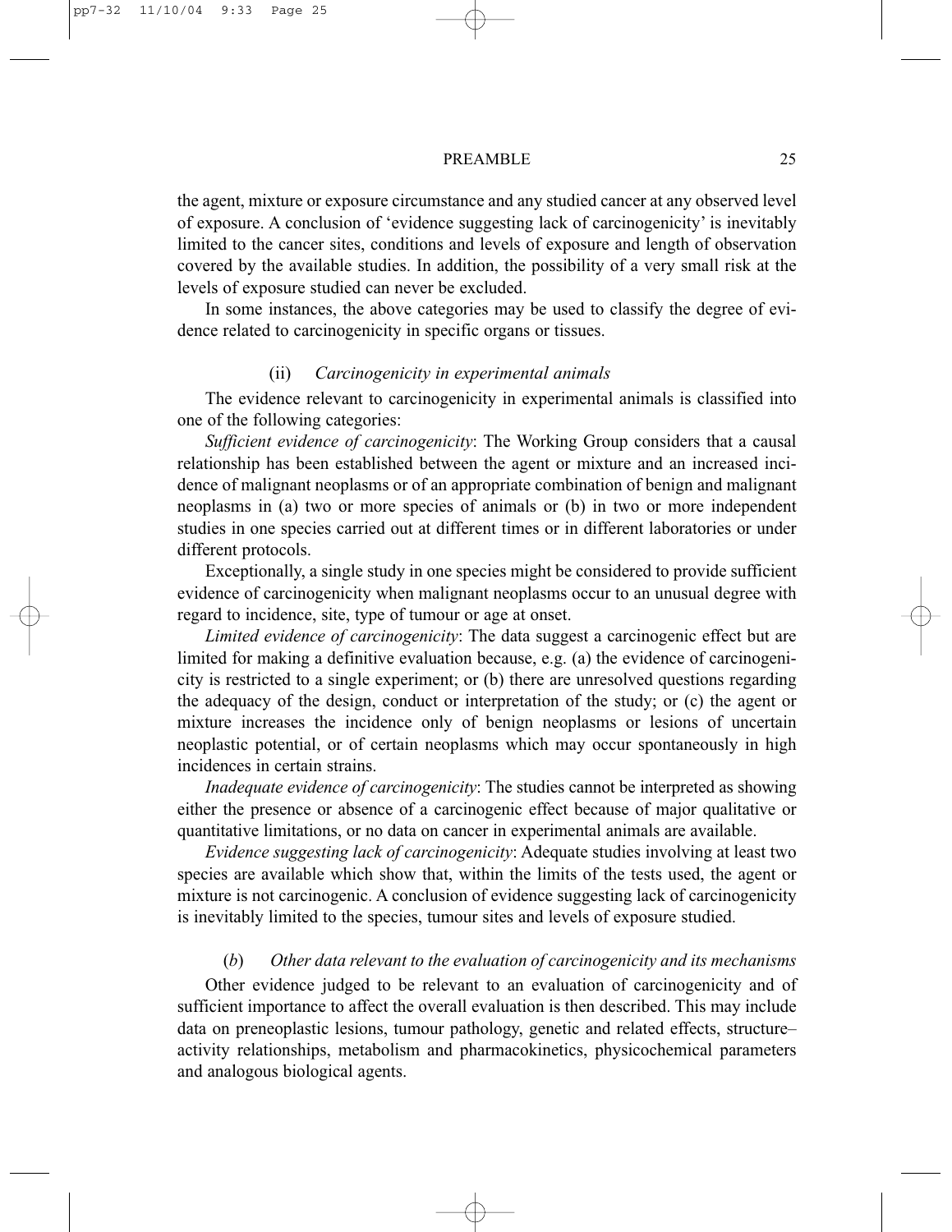#### 26 IARC MONOGRAPHS VOLUME 84

Data relevant to mechanisms of the carcinogenic action are also evaluated. The strength of the evidence that any carcinogenic effect observed is due to a particular mechanism is assessed, using terms such as weak, moderate or strong. Then, the Working Group assesses if that particular mechanism is likely to be operative in humans. The strongest indications that a particular mechanism operates in humans come from data on humans or biological specimens obtained from exposed humans. The data may be considered to be especially relevant if they show that the agent in question has caused changes in exposed humans that are on the causal pathway to carcinogenesis. Such data may, however, never become available, because it is at least conceivable that certain compounds may be kept from human use solely on the basis of evidence of their toxicity and/or carcinogenicity in experimental systems.

For complex exposures, including occupational and industrial exposures, the chemical composition and the potential contribution of carcinogens known to be present are considered by the Working Group in its overall evaluation of human carcinogenicity. The Working Group also determines the extent to which the materials tested in experimental systems are related to those to which humans are exposed.

# (*c*) *Overall evaluation*

Finally, the body of evidence is considered as a whole, in order to reach an overall evaluation of the carcinogenicity to humans of an agent, mixture or circumstance of exposure.

An evaluation may be made for a group of chemical compounds that have been evaluated by the Working Group. In addition, when supporting data indicate that other, related compounds for which there is no direct evidence of capacity to induce cancer in humans or in animals may also be carcinogenic, a statement describing the rationale for this conclusion is added to the evaluation narrative; an additional evaluation may be made for this broader group of compounds if the strength of the evidence warrants it.

The agent, mixture or exposure circumstance is described according to the wording of one of the following categories, and the designated group is given. The categorization of an agent, mixture or exposure circumstance is a matter of scientific judgement, reflecting the strength of the evidence derived from studies in humans and in experimental animals and from other relevant data.

# *Group 1 — The agent (mixture) is carcinogenic to humans. The exposure circumstance entails exposures that are carcinogenic to humans.*

This category is used when there is *sufficient evidence* of carcinogenicity in humans. Exceptionally, an agent (mixture) may be placed in this category when evidence of carcinogenicity in humans is less than sufficient but there is *sufficient evidence* of carcinogenicity in experimental animals and strong evidence in exposed humans that the agent (mixture) acts through a relevant mechanism of carcinogenicity.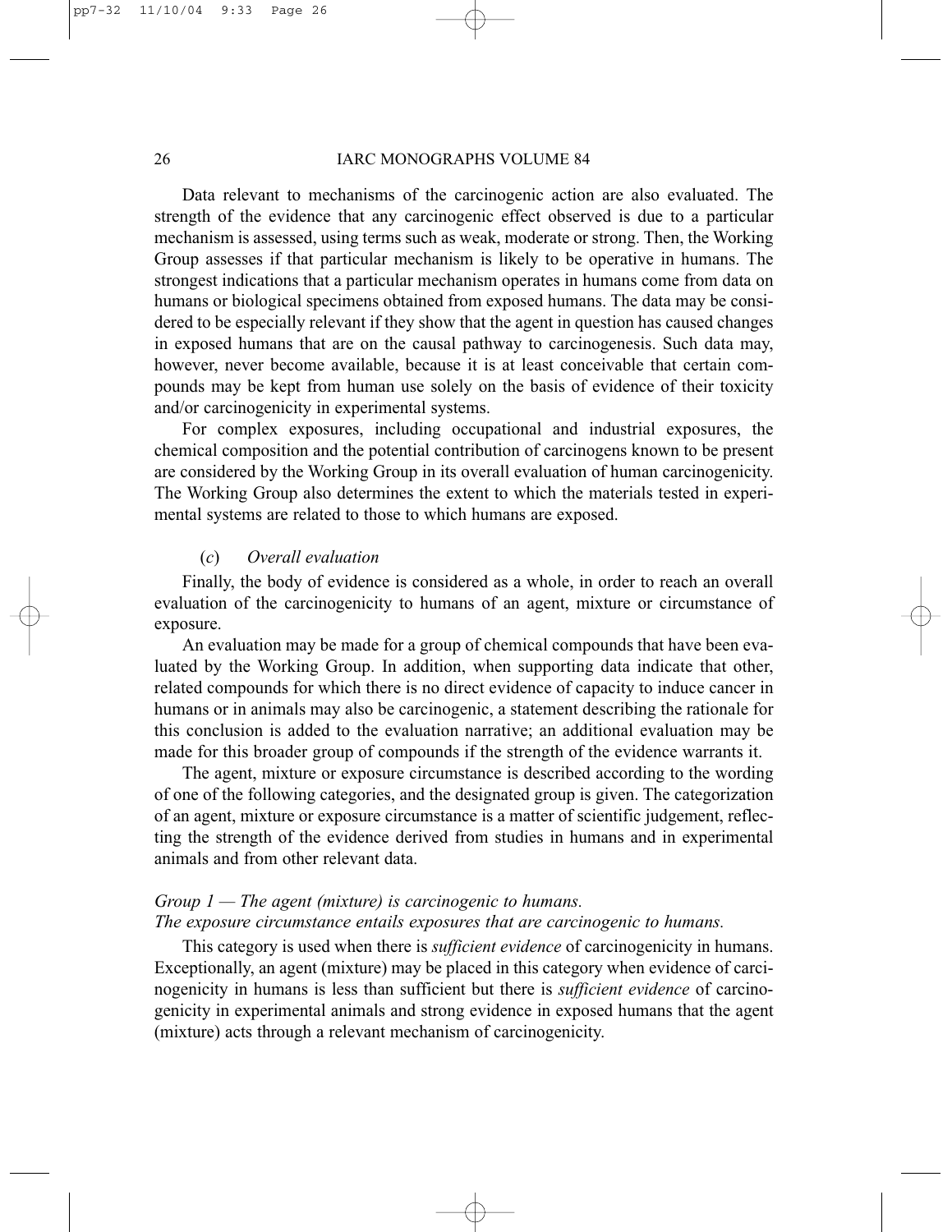# *Group 2*

This category includes agents, mixtures and exposure circumstances for which, at one extreme, the degree of evidence of carcinogenicity in humans is almost sufficient, as well as those for which, at the other extreme, there are no human data but for which there is evidence of carcinogenicity in experimental animals. Agents, mixtures and exposure circumstances are assigned to either group 2A (probably carcinogenic to humans) or group 2B (possibly carcinogenic to humans) on the basis of epidemiological and experimental evidence of carcinogenicity and other relevant data.

# *Group 2A — The agent (mixture) is probably carcinogenic to humans. The exposure circumstance entails exposures that are probably carcinogenic to humans.*

This category is used when there is *limited evidence* of carcinogenicity in humans and *sufficient evidence* of carcinogenicity in experimental animals. In some cases, an agent (mixture) may be classified in this category when there is *inadequate evidence* of carcinogenicity in humans, *sufficient evidence* of carcinogenicity in experimental animals and strong evidence that the carcinogenesis is mediated by a mechanism that also operates in humans. Exceptionally, an agent, mixture or exposure circumstance may be classified in this category solely on the basis of *limited evidence* of carcinogenicity in humans.

# *Group 2B — The agent (mixture) is possibly carcinogenic to humans. The exposure circumstance entails exposures that are possibly carcinogenic to humans.*

This category is used for agents, mixtures and exposure circumstances for which there is *limited evidence* of carcinogenicity in humans and less than *sufficient evidence* of carcinogenicity in experimental animals. It may also be used when there is *inadequate evidence* of carcinogenicity in humans but there is *sufficient evidence* of carcinogenicity in experimental animals. In some instances, an agent, mixture or exposure circumstance for which there is *inadequate evidence* of carcinogenicity in humans but *limited evidence* of carcinogenicity in experimental animals together with supporting evidence from other relevant data may be placed in this group.

# *Group 3 — The agent (mixture or exposure circumstance) is not classifiable as to its carcinogenicity to humans.*

This category is used most commonly for agents, mixtures and exposure circumstances for which the *evidence of carcinogenicity* is *inadequate* in humans and *inadequate* or *limited* in experimental animals.

Exceptionally, agents (mixtures) for which the *evidence of carcinogenicity* is *inadequate* in humans but *sufficient* in experimental animals may be placed in this category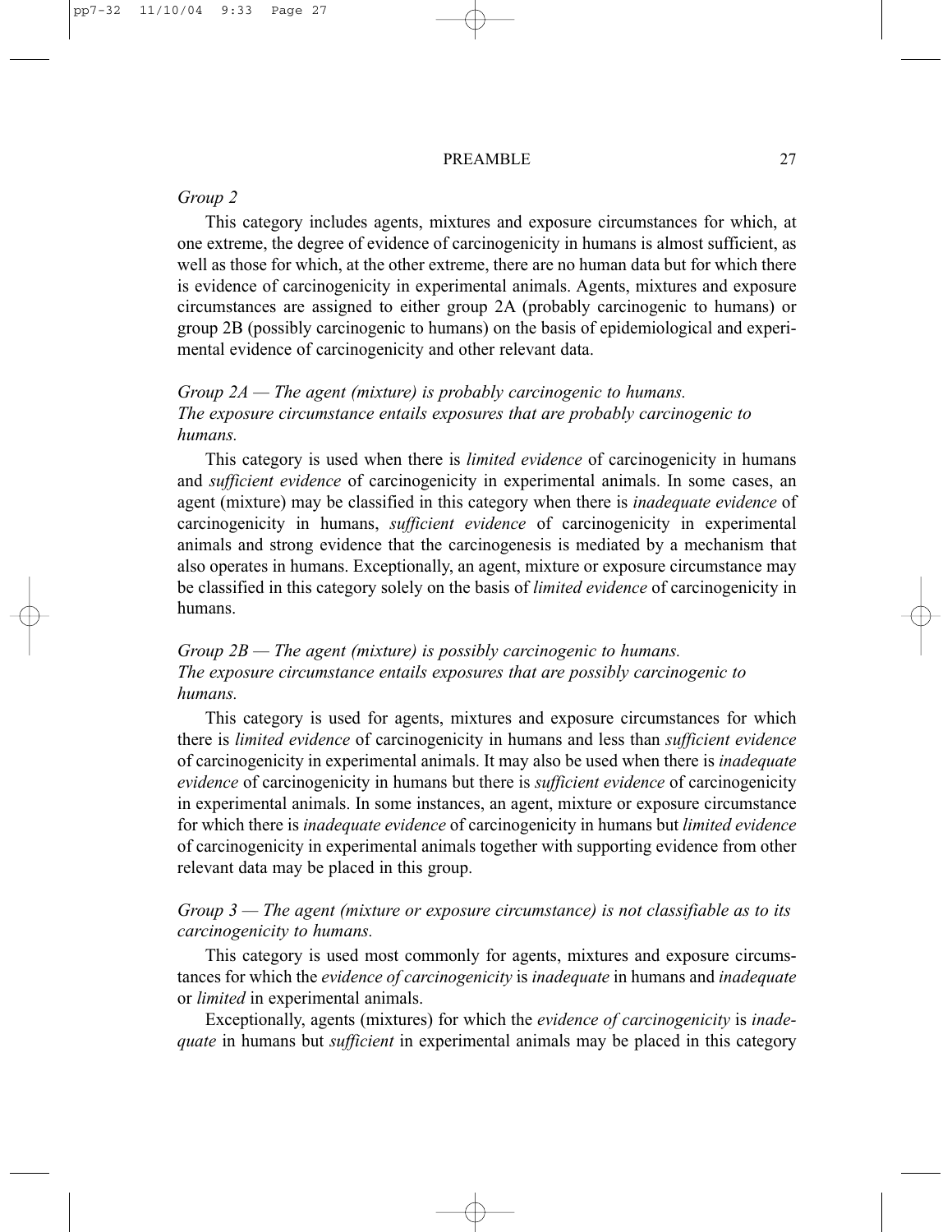when there is strong evidence that the mechanism of carcinogenicity in experimental animals does not operate in humans.

Agents, mixtures and exposure circumstances that do not fall into any other group are also placed in this category.

*Group 4 — The agent (mixture) is probably not carcinogenic to humans.*

This category is used for agents or mixtures for which there is *evidence suggesting lack of carcinogenicity* in humans and in experimental animals. In some instances, agents or mixtures for which there is *inadequate evidence* of carcinogenicity in humans but *evidence suggesting lack of carcinogenicity* in experimental animals, consistently and strongly supported by a broad range of other relevant data, may be classified in this group.

# **13. REFERENCES**

- Breslow, N.E. & Day, N.E. (1980) *Statistical Methods in Cancer Research*, Vol. 1, *The Analysis of Case–Control Studies* (IARC Scientific Publications No. 32), Lyon, IARC*Press*
- Breslow, N.E. & Day, N.E. (1987) *Statistical Methods in Cancer Research*, Vol. 2, *The Design and Analysis of Cohort Studies* (IARC Scientific Publications No. 82), Lyon, IARC*Press*
- Cohen, S.M. & Ellwein, L.B. (1990) Cell proliferation in carcinogenesis. *Science*, **249**, 1007–1011
- Gart, J.J., Krewski, D., Lee, P.N., Tarone, R.E. & Wahrendorf, J. (1986) *Statistical Methods in Cancer Research*, Vol. 3, *The Design and Analysis of Long-term Animal Experiments* (IARC Scientific Publications No. 79), Lyon, IARC*Press*
- Hoel, D.G., Kaplan, N.L. & Anderson, M.W. (1983) Implication of nonlinear kinetics on risk estimation in carcinogenesis. *Science*, **219**, 1032–1037
- Huff, J.E., Eustis, S.L. & Haseman, J.K. (1989) Occurrence and relevance of chemically induced benign neoplasms in long-term carcinogenicity studies. *Cancer Metastasis Rev.*, **8**, 1–21
- IARC (1973–1996) *Information Bulletin on the Survey of Chemicals Being Tested for Carcinogenicity/Directory of Agents Being Tested for Carcinogenicit*y, Numbers 1–17, Lyon, IARC*Press*
- IARC (1976–1996), Lyon, IARC*Press*
	- *Directory of On-going Research in Cancer Epidemiology 1976.* Edited by C.S. Muir & G. Wagner
	- *Directory of On-going Research in Cancer Epidemiology 1977* (IARC Scientific Publications No. 17). Edited by C.S. Muir & G. Wagner
	- *Directory of On-going Research in Cancer Epidemiology 1978* (IARC Scientific Publications No. 26). Edited by C.S. Muir & G. Wagner
	- *Directory of On-going Research in Cancer Epidemiology 1979* (IARC Scientific Publications No. 28). Edited by C.S. Muir & G. Wagner
	- *Directory of On-going Research in Cancer Epidemiology 1980* (IARC Scientific Publications No. 35). Edited by C.S. Muir & G. Wagner
	- *Directory of On-going Research in Cancer Epidemiology 1981* (IARC Scientific Publications No. 38). Edited by C.S. Muir & G. Wagner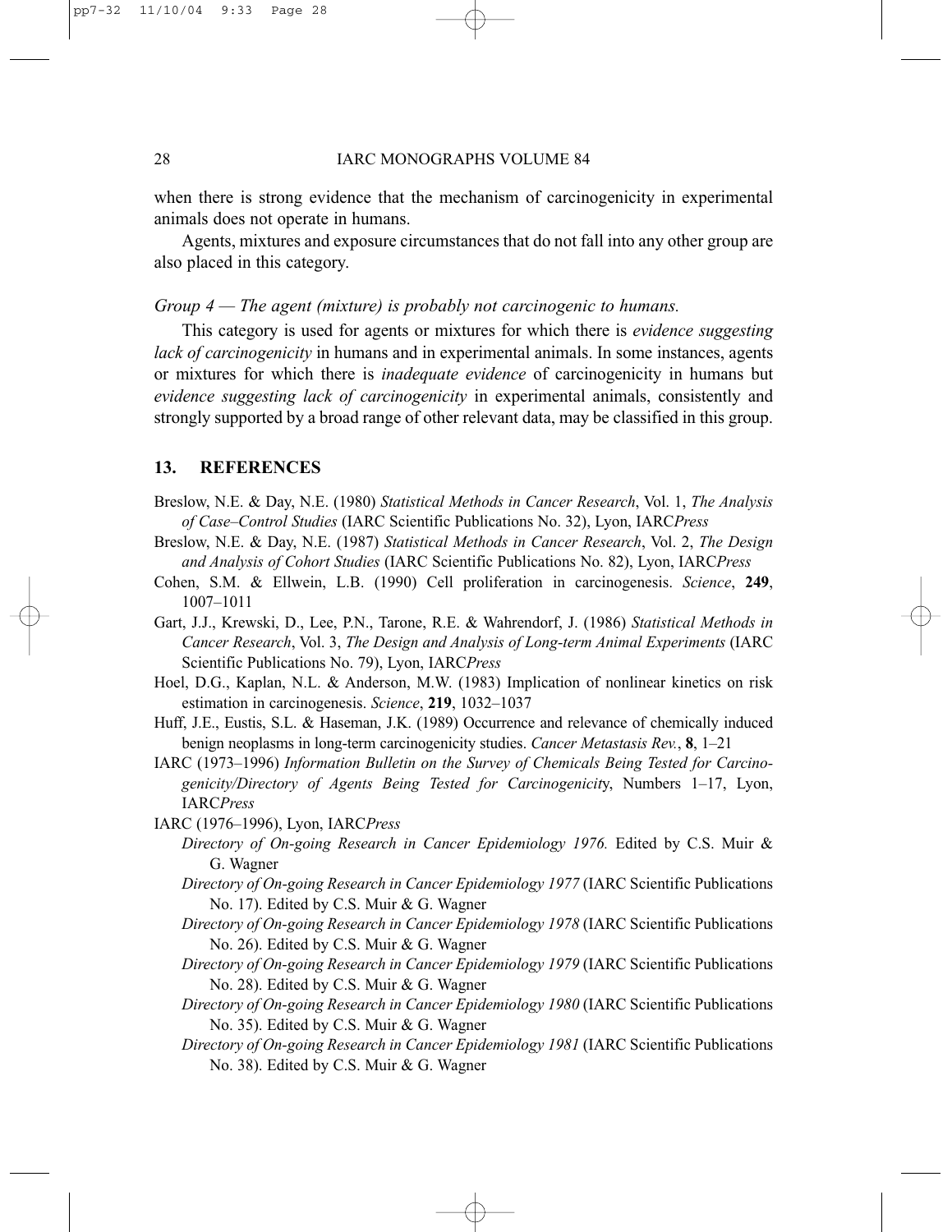- *Directory of On-going Research in Cancer Epidemiology 1982* (IARC Scientific Publications No. 46). Edited by C.S. Muir & G. Wagner
- *Directory of On-going Research in Cancer Epidemiology 1983* (IARC Scientific Publications No. 50). Edited by C.S. Muir & G. Wagner
- *Directory of On-going Research in Cancer Epidemiology 1984* (IARC Scientific Publications No. 62). Edited by C.S. Muir & G. Wagner
- *Directory of On-going Research in Cancer Epidemiology 1985* (IARC Scientific Publications No. 69). Edited by C.S. Muir & G. Wagner
- *Directory of On-going Research in Cancer Epidemiology 1986* (IARC Scientific Publications No. 80). Edited by C.S. Muir & G. Wagner
- *Directory of On-going Research in Cancer Epidemiology 1987* (IARC Scientific Publications No. 86). Edited by D.M. Parkin & J. Wahrendorf
- *Directory of On-going Research in Cancer Epidemiology 1988* (IARC Scientific Publications No. 93). Edited by M. Coleman & J. Wahrendorf
- *Directory of On-going Research in Cancer Epidemiology 1989/90* (IARC Scientific Publications No. 101). Edited by M. Coleman & J. Wahrendorf
- *Directory of On-going Research in Cancer Epidemiology 1991* (IARC Scientific Publications No.110). Edited by M. Coleman & J. Wahrendorf
- *Directory of On-going Research in Cancer Epidemiology 1992* (IARC Scientific Publications No. 117)*.* Edited by M. Coleman, J. Wahrendorf & E. Démaret
- *Directory of On-going Research in Cancer Epidemiology 1994* (IARC Scientific Publications No. 130). Edited by R. Sankaranarayanan, J. Wahrendorf & E. Démaret
- *Directory of On-going Research in Cancer Epidemiology 1996* (IARC Scientific Publications No. 137). Edited by R. Sankaranarayanan, J. Wahrendorf & E. Démaret
- IARC (1977) *IARC Monographs Programme on the Evaluation of the Carcinogenic Risk of Chemicals to Humans*. Preamble (IARC intern. tech. Rep. No. 77/002)
- IARC (1978) *Chemicals with* Sufficient Evidence *of Carcinogenicity in Experimental Animals* IARC Monographs *Volumes 1–17* (IARC intern. tech. Rep. No. 78/003)
- IARC (1978–1993) *Environmental Carcinogens. Methods of Analysis and Exposure Measurement*, Lyon, IARC*Press*
	- *Vol. 1. Analysis of Volatile Nitrosamines in Food* (IARC Scientific Publications No. 18). Edited by R. Preussmann, M. Castegnaro, E.A. Walker & A.E. Wasserman (1978)
	- *Vol. 2. Methods for the Measurement of Vinyl Chloride in Poly(vinyl chloride), Air, Water and Foodstuffs* (IARC Scientific Publications No. 22). Edited by D.C.M. Squirrell & W. Thain (1978)
	- *Vol. 3. Analysis of Polycyclic Aromatic Hydrocarbons in Environmental Samples* (IARC Scientific Publications No. 29). Edited by M. Castegnaro, P. Bogovski, H. Kunte & E.A. Walker (1979)
	- *Vol. 4. Some Aromatic Amines and Azo Dyes in the General and Industrial Environment* (IARC Scientific Publications No. 40). Edited by L. Fishbein, M. Castegnaro, I.K. O'Neill & H. Bartsch (1981)
	- *Vol. 5. Some Mycotoxins (IARC Scientific Publications No. 44).* Edited by L. Stoloff, M. Castegnaro, P. Scott, I.K. O'Neill & H. Bartsch (1983)
	- *Vol. 6. N-Nitroso Compounds (IARC Scientific Publications No. 45).* Edited by R. Preussmann, I.K. O'Neill, G. Eisenbrand, B. Spiegelhalder & H. Bartsch (1983)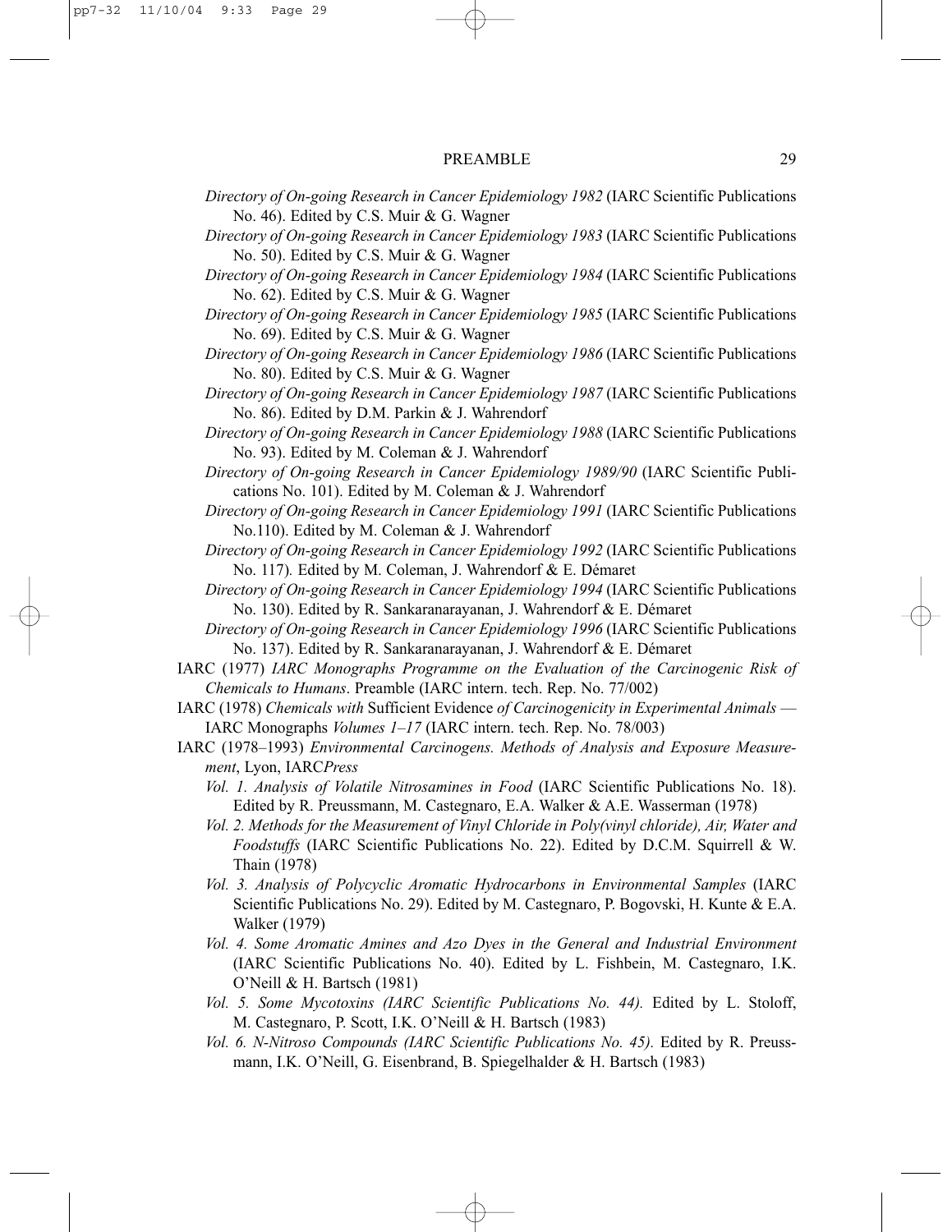- *Vol. 7. Some Volatile Halogenated Hydrocarbons* (IARC Scientific Publications No. 68). Edited by L. Fishbein & I.K. O'Neill (1985)
- *Vol. 8. Some Metals: As, Be, Cd, Cr, Ni, Pb, Se, Zn* (IARC Scientific Publications No. 71). Edited by I.K. O'Neill, P. Schuller & L. Fishbein (1986)
- *Vol. 9. Passive Smoking* (IARC Scientific Publications No. 81). Edited by I.K. O'Neill, K.D. Brunnemann, B. Dodet & D. Hoffmann (1987)
- *Vol. 10. Benzene and Alkylated Benzenes (*IARC Scientific Publications No. 85). Edited by L. Fishbein & I.K. O'Neill (1988)
- *Vol. 11. Polychlorinated Dioxins and Dibenzofurans* (IARC Scientific Publications No. 108). Edited by C. Rappe, H.R. Buser, B. Dodet & I.K. O'Neill (1991)
- *Vol. 12. Indoor Air* (IARC Scientific Publications No. 109). Edited by B. Seifert, H. van de Wiel, B. Dodet & I.K. O'Neill (1993)
- IARC (1979) *Criteria to Select Chemicals for* IARC Monographs (IARC intern. tech. Rep. No. 79/003)
- IARC (1982) *IARC Monographs on the Evaluation of the Carcinogenic Risk of Chemicals to Humans*, Supplement 4, *Chemicals, Industrial Processes and Industries Associated with Cancer in Humans* (IARC Monographs, Volumes 1 to 29), Lyon, IARC*Press*
- IARC (1983) *Approaches to Classifying Chemical Carcinogens According to Mechanism of Action* (IARC intern. tech. Rep. No. 83/001)
- IARC (1984) *Chemicals and Exposures to Complex Mixtures Recommended for Evaluation in IARC Monographs and Chemicals and Complex Mixtures Recommended for Long-term Carcinogenicity Testing* (IARC intern. tech. Rep. No. 84/002)
- IARC (1987a) *IARC Monographs on the Evaluation of Carcinogenic Risks to Humans*, Supplement 6, *Genetic and Related Effects: An Updating of Selected* IARC Monographs *from Volumes 1 to 42*, Lyon, IARC*Press*
- IARC (1987b) *IARC Monographs on the Evaluation of Carcinogenic Risks to Humans*, Supplement 7, *Overall Evaluations of Carcinogenicity: An Updating of* IARC Monographs *Volumes 1 to 42*, Lyon, IARC*Press*
- IARC (1988) *Report of an IARC Working Group to Review the Approaches and Processes Used to Evaluate the Carcinogenicity of Mixtures and Groups of Chemicals* (IARC intern. tech. Rep. No. 88/002)
- IARC (1989) *Chemicals, Groups of Chemicals, Mixtures and Exposure Circumstances to be Evaluated in Future IARC Monographs, Report of an ad hoc Working Group* (IARC intern. tech. Rep. No. 89/004)
- IARC (1991a) *A Consensus Report of an IARC Monographs Working Group on the Use of Mechanisms of Carcinogenesis in Risk Identification* (IARC intern. tech. Rep. No. 91/002)
- IARC (1991b) *Report of an ad-hoc* IARC Monographs *Advisory Group on Viruses and Other Biological Agents Such as Parasites* (IARC intern. tech. Rep. No. 91/001)
- IARC (1993) *Chemicals, Groups of Chemicals, Complex Mixtures, Physical and Biological Agents and Exposure Circumstances to be Evaluated in Future* IARC Monographs, *Report of an ad-hoc Working Group* (IARC intern. Rep. No. 93/005)
- IARC (1998a) *Report of an ad-hoc* IARC Monographs *Advisory Group on Physical Agents* (IARC Internal Report No. 98/002)
- IARC (1998b) *Report of an ad-hoc* IARC Monographs *Advisory Group on Priorities for Future Evaluations* (IARC Internal Report No. 98/004)